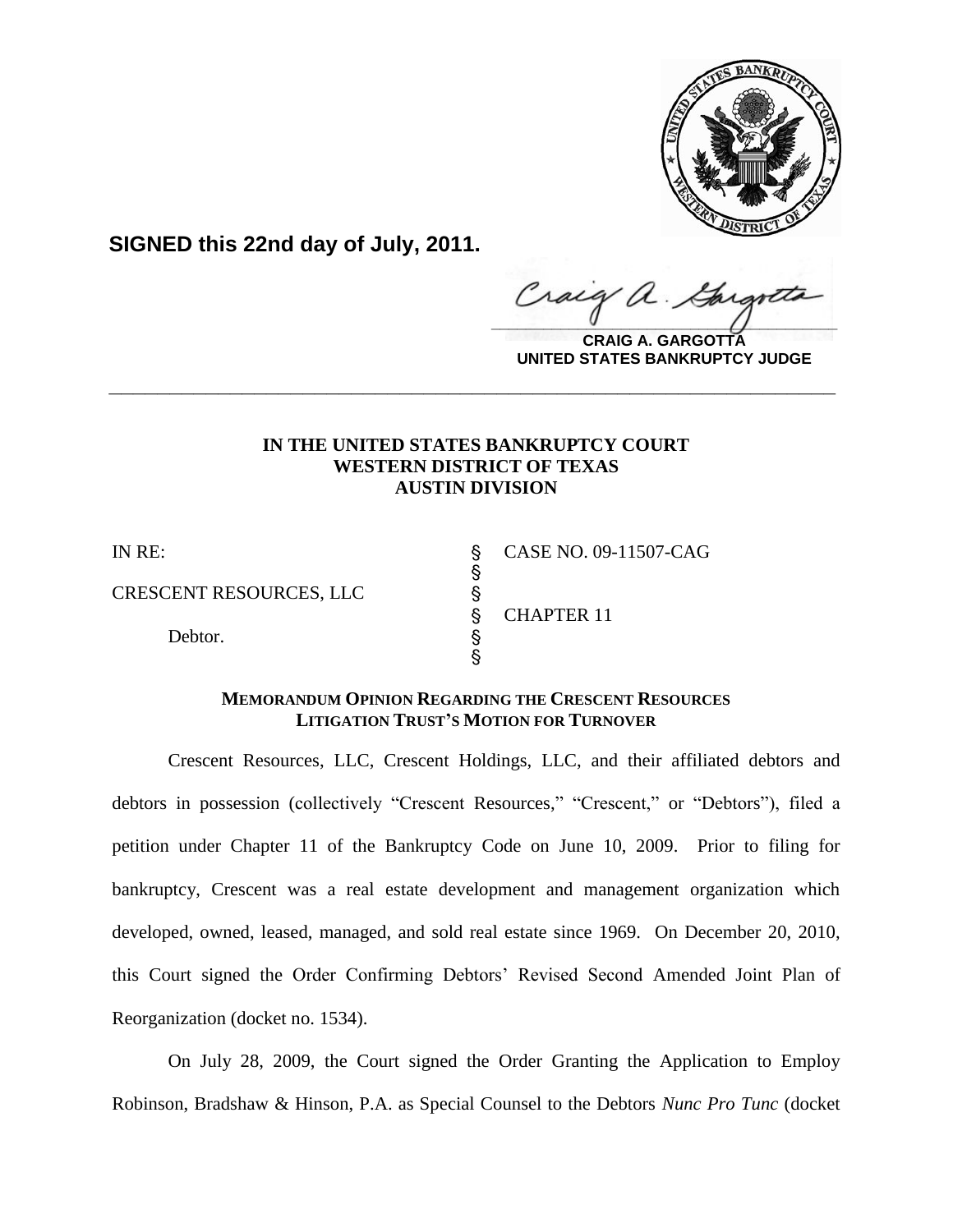no. 240). As will be discussed below, part of the reason for granting the application was due to Robinson, Bradshaw & Hinston, P.A.'s ("RBH") pre-petition relationship with the Debtors as presented in the Application to Employ (docket no. 24). On September 3, 2010, the Crescent Resources Litigation Trust (the "Trust") filed an adversary complaint against Duke Energy Corporation, *et al*. (docket no. 1224). The complaint alleges that the 2006 transaction which created Crescent Resources, LLC rendered the Debtors insolvent. As will also be discussed below, the Trust alleges that the 2006 transaction which created Crescent Resources, LLC involved Crescent Resources borrowing approximately \$1.5 billion, using the assets of Crescent Resources as collateral. Crescent Resources then transferred \$1.187 billion of those loan proceeds to its parent, Duke Ventures, LLC ("Duke"). The Trust alleges that this transaction left Crescent Resources insolvent and the complaint seeks return of the \$1.187 billion under, *inter alia*, theories of state law fraudulent transfers. On September 16, 2010, the Litigation Trust filed a Motion to Compel Turnover of Client Files (docket no. 1257). The motion sought documents held by RBH that related to work done by RBH for the Debtors. RBH responded that they were concerned about Duke's confidentiality rights in the requested documents as a sole or joint client of RBH. Since the date the Motion to Compel Turnover was filed, there have been months of status conferences and proceedings that have unduly slowed the process. On January 21, 2011, in a meeting held in the Court's chambers between representatives from the Trust and Duke Energy, it was agreed that the parties would take a step back from the turnover issues and instead focus on whether, as a matter of law, Duke has any right to assert a privilege as to the RBH files. This agreement was memorialized in an order by the Court entered on January 25, 2011 (docket no. 1656).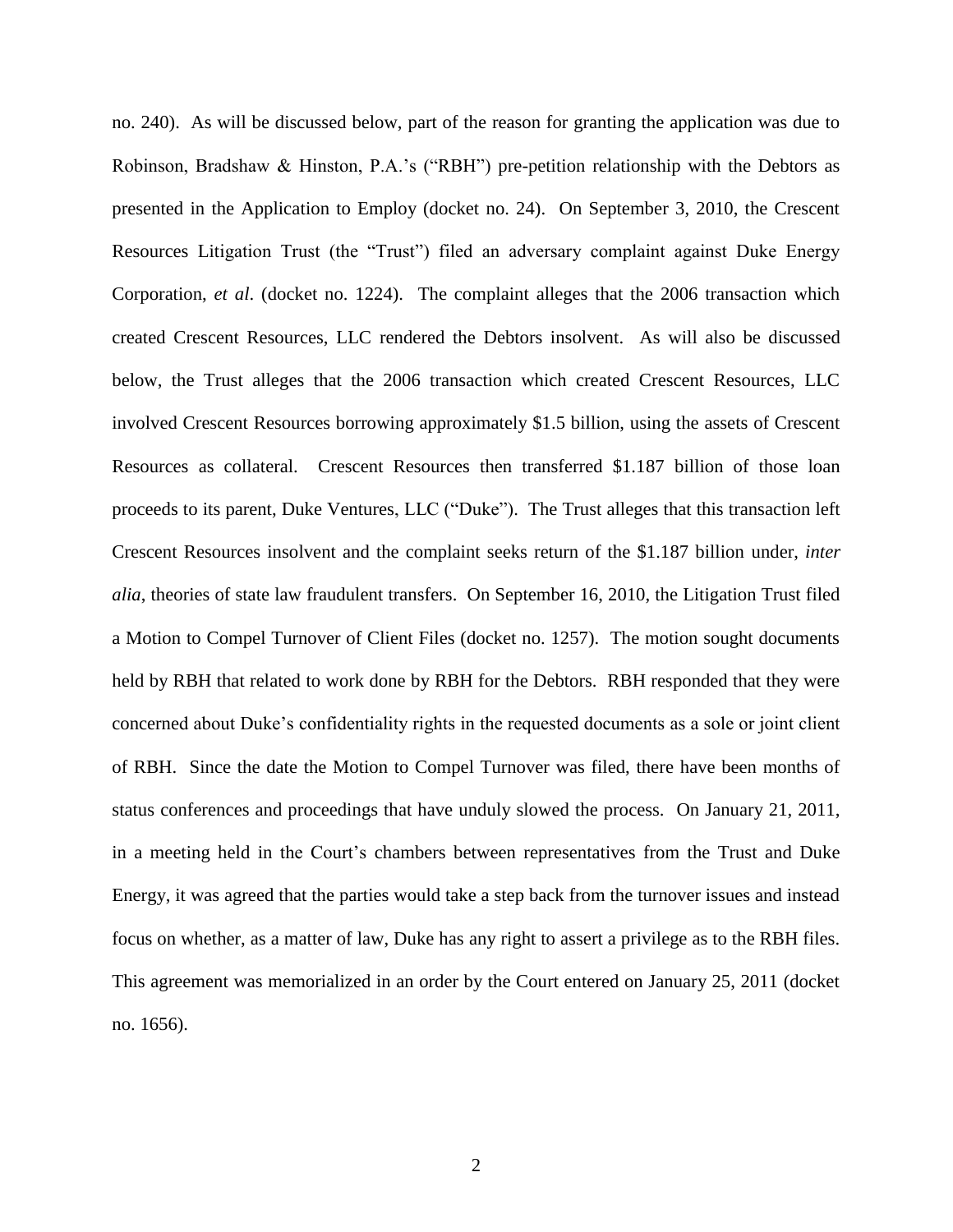The Court held a hearing on February 17, 2011 to consider whether Duke has any right to assert a privilege as to the RBH files, and if so, which of the 345 files in question. At the hearing, representatives for the Trust, Duke, and RBH appeared. After the hearing, several matters were taken under advisement. The main issues to be considered (a) who bears the burden to establish whether a privilege exists; (b) whether Duke, the Trust, or both can claim certain files are privileged; and (c) if it is determined that Duke and the Trust are joint clients in some of the files, whether those files can be used against third parties.

The Court has reviewed the briefs of the Trust and  $Duke<sup>1</sup>$  and has considered the arguments and evidence of counsel. Based on the foregoing, the Court finds that (1) the Trust has met its burden of showing it is a joint client with respect to the 2006 Duke Transaction matter; (2) the Trust has met its burden of showing it is entitled to both the pre- and posttransaction files, while Duke has not met its burden in showing it was a joint client with respect to those files; and (3) The Trust may not use the jointly-privileged files in matters with third parties but can use the files in matters between Duke and The Trust.

The Court has jurisdiction over this matter pursuant to 28 U.S.C. §§ 157 and 1334. This matter is a core proceeding pursuant to 28 U.S.C.  $\S$  157(b)(2)(A), (E), and (H) on which this Court can enter a final judgment.<sup>2</sup> This matter is referred to the Court under the District's Standing Order of Reference. Venue is proper under 28 U.S.C. §§ 1408 and 1409. The

 $\overline{a}$ 

<sup>&</sup>lt;sup>1</sup> Additionally, representatives from RBH filed a Response to Motion for Entry of Attached Orders (docket no. 1478). This Response applies to the Trust's Motion for Entry of Attached Orders (docket no. 1472), which has been declared moot by this Court on February 17, 2011 (docket no. 1738). As RBH's response applies to a moot motion, it is not considered here.

<sup>&</sup>lt;sup>2</sup> The Court has received the recent letter briefs filed by Duke and the Trust in this case (docket nos. 2277  $& 2279$ ). These are not filed pleadings with the Court. Nonetheless, the Court has read them and is of the opinion, at this point, that *Stern v. Marshall*, 564 U.S. \_\_, 131 S.Ct. 2594 (June 23, 2011) should be applied narrowly. The facts and issues in *Stern* do not relate to matters under consideration of the Court. The Court therefore finds that *Stern*  does not apply to this case.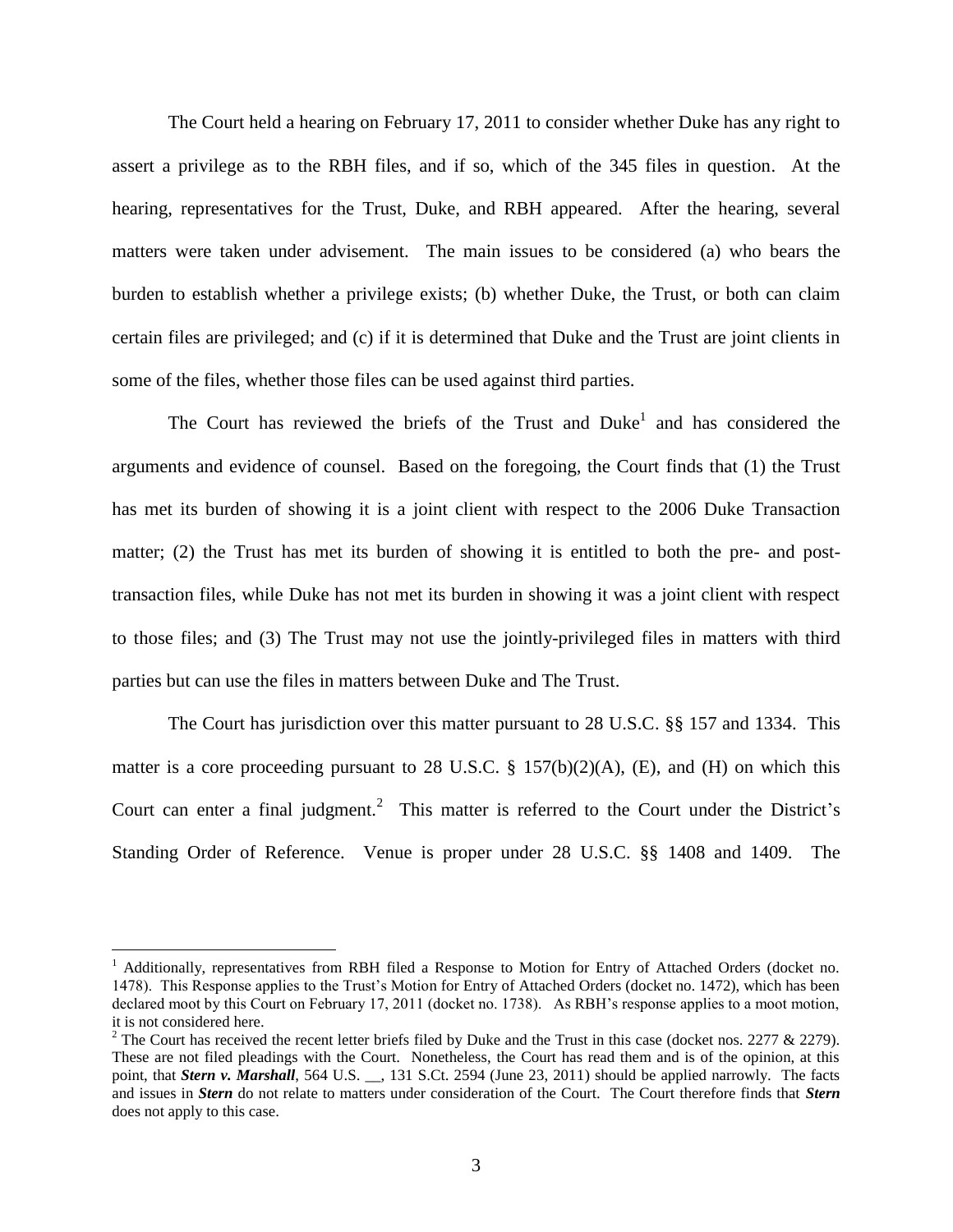following represents the Court's findings of fact and conclusions of law made pursuant to Federal Rules of Bankruptcy Procedure 7052 and 9014.

### **BACKGROUND OF DEBTOR**

In the 1960s, Duke Energy Corporation acquired approximately 300,000 acres of land in rural areas of North and South Carolina (the "Legacy Land"). Beginning in 1969, Duke Energy Corporation contributed the Legacy Land to Crescent Resources' predecessor-in-interest, Crescent Land and Timber Company. Since then, Crescent developed, owned, leased, managed, and sold real estate. Prior to September 2006, Crescent Resources, LLC was a wholly owned indirect subsidiary of Duke Energy Corporation. Duke Energy Corporation wholly owned Duke Capital, LLC, which wholly owned Duke Ventures, LLC, which wholly owned Crescent Resources. Over the years, the Crescent Enterprise branched out into additional geographic areas and acquired additional properties, primarily through exchanges of the Legacy Land properties. The core of Crescent Resources' business was to take large parcels of real estate, install extensive infrastructure and capital-intensive amenities, and then sell the lots to homebuilders or individuals. Crescent Resources eventually expanded geographically and into the development of commercial and retail projects. Customarily, Crescent Resources created single-purpose entities for each of its developments, and as a result, in 2006, Crescent Resources operated roughly 100 projects through approximately 120 entities.<sup>3</sup>

On September 7, 2006, a Formation and Sale Agreement was entered into by Duke Ventures, LLC, Crescent Resources, and several Morgan Stanley real estate investment entities whereby the parties agreed that: (a) Crescent Resources had, pre-transaction, an enterprise value of \$2.075 billion; (b) Duke would form Crescent Holdings and contribute its equity interest in Crescent Resources to Crescent Holdings; (c) Crescent Resources would enter into the 2006

 $\overline{a}$ 

 $3$  Many of which are Debtors in these proceedings.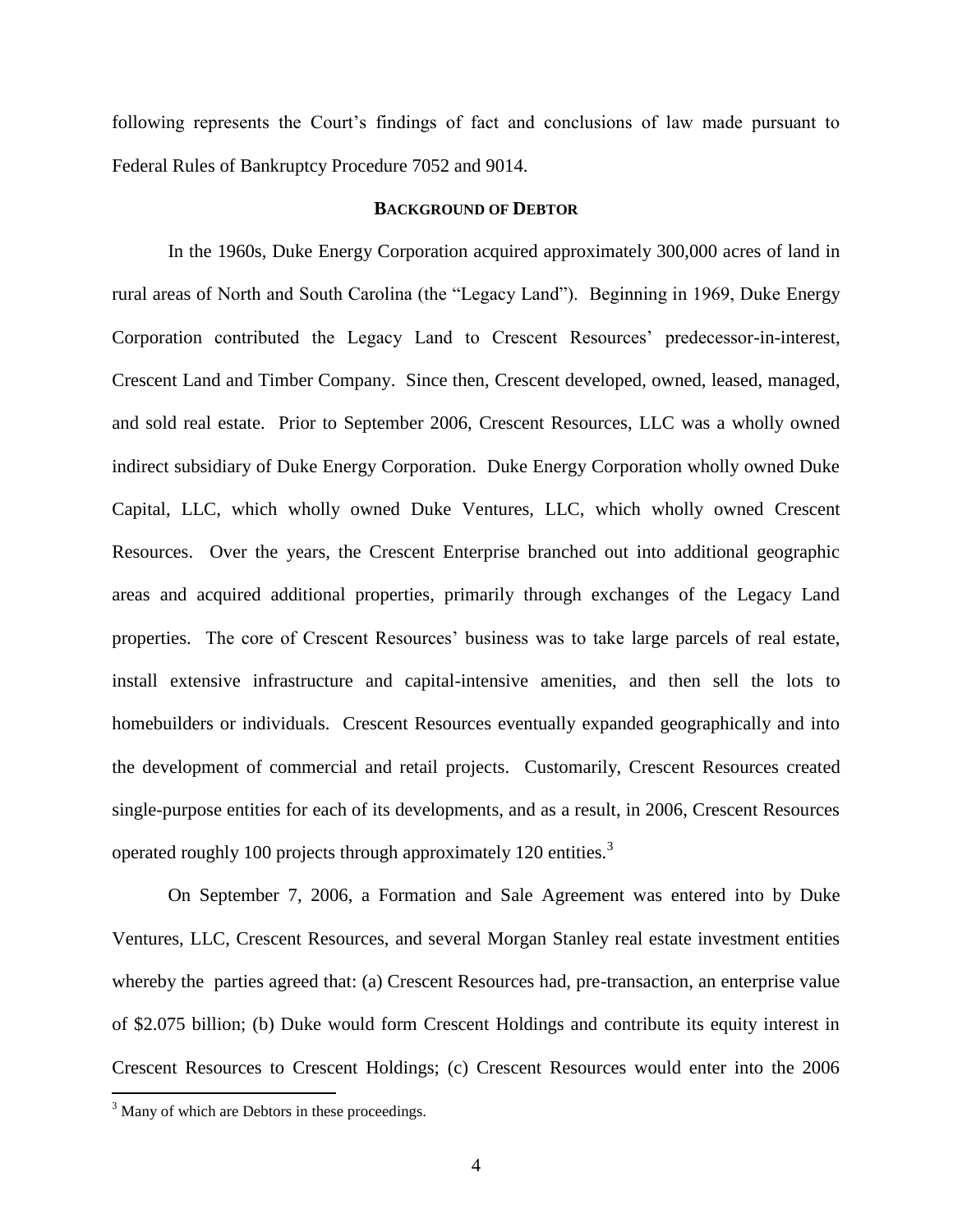Credit Agreement (defined below) from which \$1.187 billion in term loan proceeds would be distributed to Crescent Holdings, with Crescent Holdings then distributing such proceeds directly to Duke; (d) Morgan Stanley Real Estate Fund ("Morgan Stanley") would purchase 49% of the membership interests in Crescent Holdings from Duke for \$414 million; and (e) Crescent Holdings would enter into an employment agreement with Arthur W. Fields which provided, among other things, for the issuance to Mr. Fields of 2% of the membership interest in Crescent Holdings (the "2006 Duke Transaction" or "Project Galaxy").

Contemporaneous with the 2006 Duke Transaction, Crescent Holdings and certain of its subsidiaries entered into that certain Credit Agreement (the "2006 Credit Agreement") among Bank of America, N.A. as administrative agent and collateral agent, the lenders' party thereto from time to time as lenders, Crescent Resources as the borrower, and Crescent Holdings and certain of its subsidiaries as guarantors, whereby Crescent Resources received: (a) \$1.225 billion in term loan proceeds; (b) a \$200 million unfunded revolving credit commitment; and (c) a letter of credit subfacility commitment not to exceed \$100 million. From the proceeds of the \$1.225 billion in term loans, \$1.187 billion was distributed to Duke as described above, with such proceeds being ultimately distributed to its parent, Duke Capital, LLC. As a continuation of the 2006 Duke Transaction, liens were granted to the Debtor's pre-petition lenders on depository accounts in 2007, and mortgages on real property of Crescent Resources and certain subsidiaries were created in 2008. It is this transaction which the Litigation Trust alleges put \$1.6 billion in cash into the pockets of Duke and simultaneously rendered the Debtors insolvent.

#### **THE PLAN**

On March 31, 2010, Debtors filed their Revised Second Amended Disclosure Statement (docket no. 879) and their Revised Second Amended Joint Plan of Reorganization (docket no.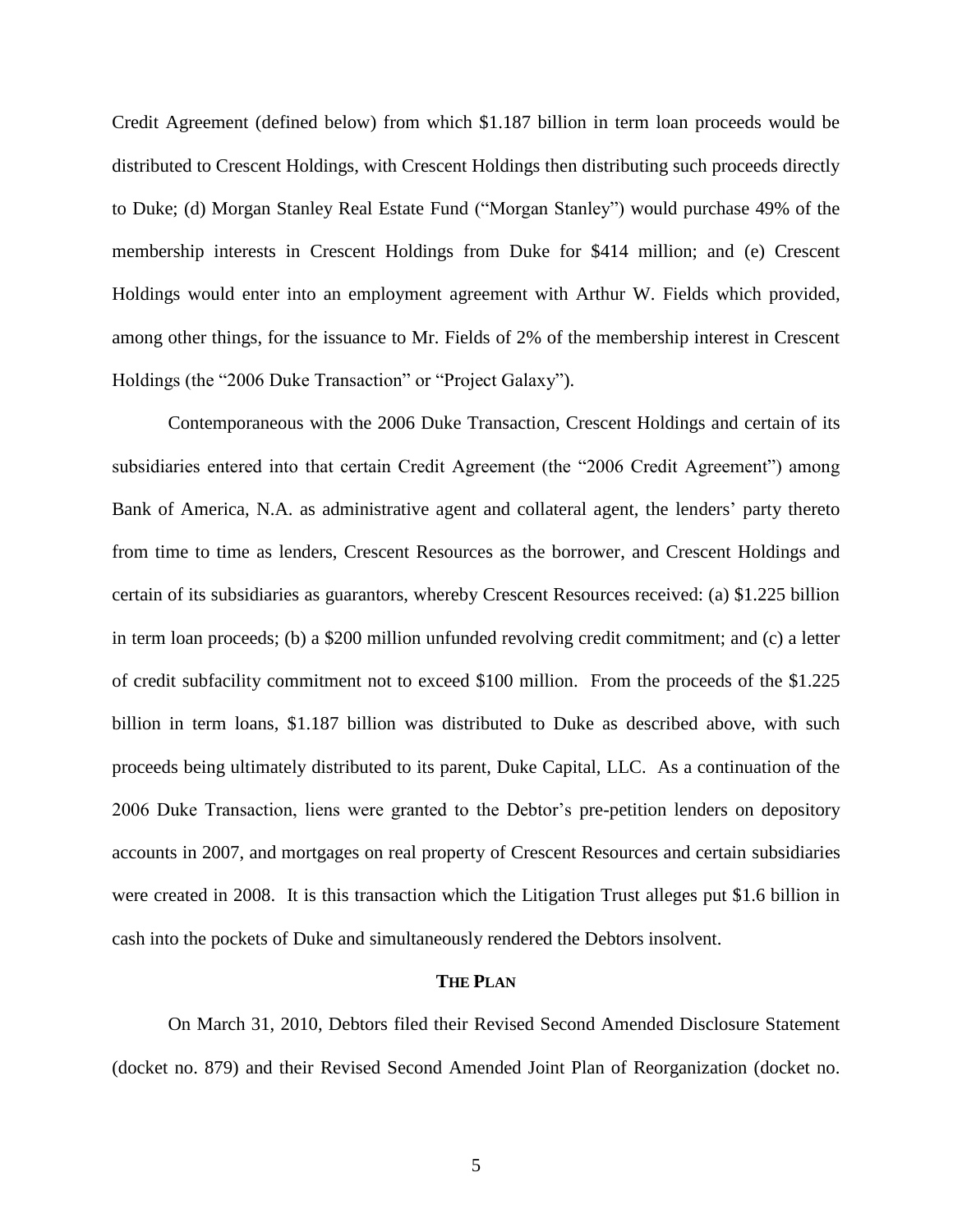880). The Plan includes approximately 120 joint debtors and accounts for billions of dollars in assets and liabilities. The Court entered an Order Confirming Debtors' Revised Second Amended Joint Plan of Reorganization on December 20, 2010 (docket no. 1534).

The Plan called for the establishment of a Litigation Trust pursuant to a Litigation Trust Agreement. The purpose of the Litigation Trust was to pursue causes of action which the Debtor could have asserted, including avoidance actions and other claims arising outside of the ordinary course of business of the Debtors. The Litigation Trust Agreement also transferred from the Reorganized Debtor to the Litigation Trust all rights and interests to any attorney-client privilege, work-product privilege, or other privilege or immunity attaching to any documents or communications associated with the Litigation Trust claims. The assets acquired by the Litigation Trust would then go to creditors of the Debtor.

#### **TURNOVER**

On September 16, 2010, the Trust filed a Motion to Compel Turnover of Client Files held by RBH (docket no. 1257). In the motion, the Trust requests all documents in RBH's control that relate to any one or more of the Debtors. The Trust stated that it had requested six specific categories of documents: (i) all of RBH's invoices (with supporting detail) for pre-petition work preformed for the Debtors (and any correspondence or other documents relating thereto); (ii) all engagement letters between RBH and any one or more of the Debtors; (iii) all conflict waiver letters (and any correspondence or other documents relating thereto) in which a conflict waiver is sought from one or more of the Debtors; (iv) any and all files relating to the origins, execution and closing of the 2006 transactions between and among the Debtors, Duke Energy and its affiliates, Bank of America and its affiliates, and Morgan Stanley and its affiliates; (v) any contact lists or working group lists for the 2006 Duke Transaction and related transactions in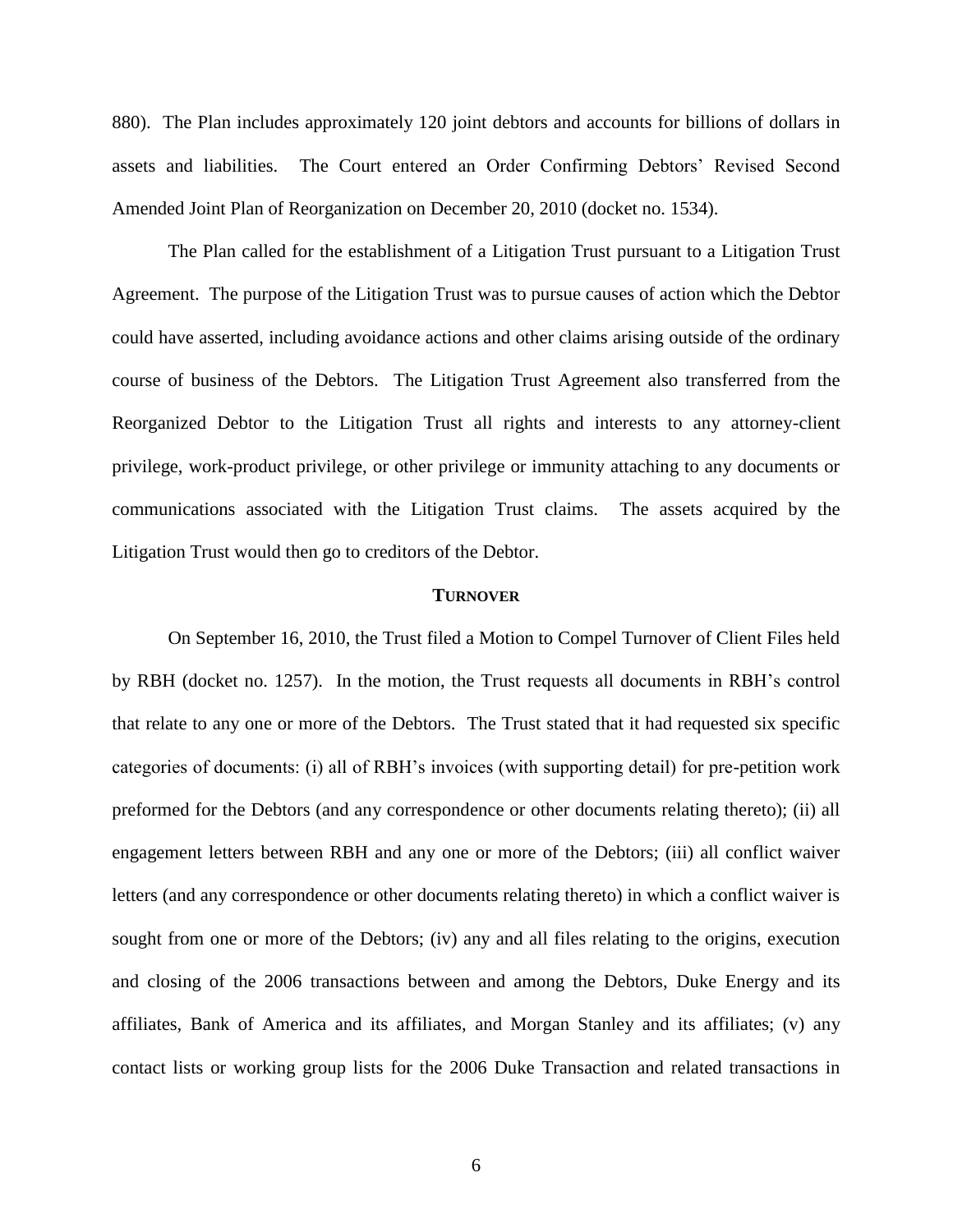2007 and 2008; and (vi) RBH's invoices to Duke in connection with the 2006 Duke Transaction. RBH gave the Trust no documents and instead referred the matter to outside counsel. It was in these negotiations for turnover between the Trust and RBH that RBH first proposed teleconferences to discuss, *inter alia*, Duke's confidentiality rights in the requested documents. Since this motion, there have been months of status conferences, hearings, motions, etc. on the issue. (*See e.g.* docket nos. 1281, 1317, 1318, 1446, 1472, 1478, 1605, 1609, 1612, 1617, 1626, 1630, 1638).

Section 542(a) of the Bankruptcy Code provides as follows:

Except, as provided in subsection (c) or (d) of this section, an entity, other than a custodian, in possession, custody, or control, during the case, of property that the trustee may use, sell, or lease under section 363 of this title, or that the debtor may exempt under section 522 of this title, shall deliver to the trustee, and account for, such property or the value of such property, unless such property is of inconsequential value or benefit to the estate.

Section 542(e) of the Bankruptcy Code provides as follows:

Subject to any applicable privilege, after notice and a hearing, the court may order an attorney, accounting, or other person that holds recorded information, including books, documents, records, and papers, relating to the debtor's property or financial affairs, to turn over or disclose such recorded information to the trustee.

As the Trust is the successor-in-interest to the Debtors, the Trust argues that they are the holder of Debtors' attorney-client privilege and have the right to review these files from RBH. Duke and RBH disagree. The Trust argues that it needs these files to successfully pursue their litigation against Duke as well as to defend claims and claims objections against the Debtor.

On January 26, 2011, the Court entered an order putting a stop to the back and forth nature of this dispute in order to hold a hearing on the question of whether, as a matter of law, Duke has any right to assert a privilege as to the RBH files (docket no. 1656). The parties filed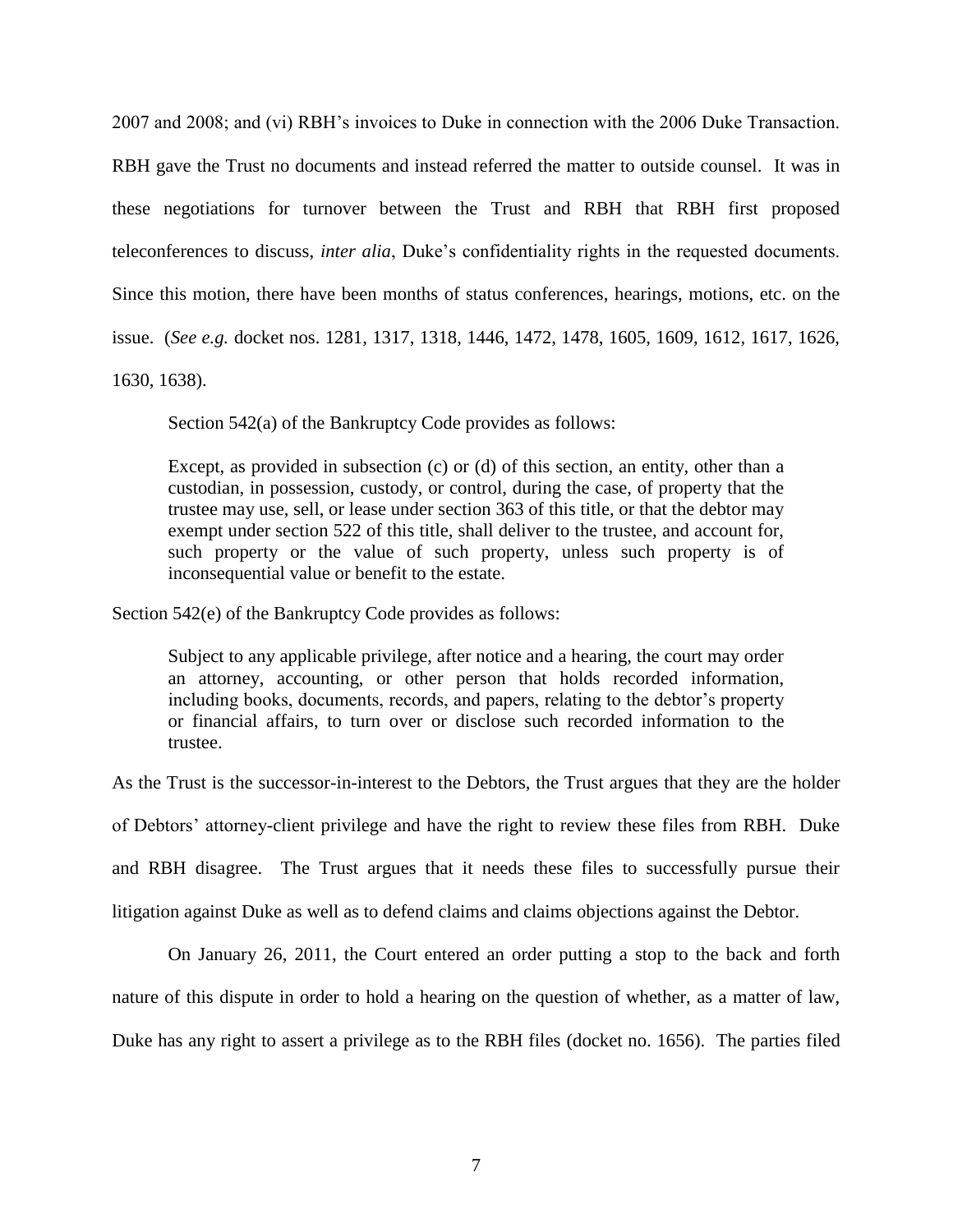briefs and responses in support of their position and the Court held a hearing on February 17, 2011.

### **THE DOCUMENTS AT ISSUE**

At the hearing on February 17, 2011, stipulations were made by both Duke and the Trust as to the status of certain disputed files. The Court entered an order based on what it believed was the best representation of what was stipulated to by both parties (docket no. 1804). That Order contains a spreadsheet detailing the contents of the 345 files at issue (the "RBH Spreadsheet"). The parties break the files down into three main areas: pre-2006 files, post-2006 files, and files related to Project Galaxy.<sup>4</sup> The pre-2006 files are those files opened before the 2006 Duke Transaction, when Duke was still the parent company of Crescent Resources. By and large, the Court has already determined, through stipulations of the parties, that Duke and the Trust, as successor-in-interest to the Crescent Resources, are joint clients with respect to those files. The post-2006 files are those opened after the Duke Transaction, when Crescent Resources was no longer a subsidiary of Duke. Based on stipulations of the parties, the Court has determined that the Trust is to be considered a sole client with respect to those files. The remaining files relate to Project Galaxy/the 2006 Duke Transaction. The parties did not make any stipulations as to the owners of these files, with Duke asserting that they should be deemed the sole client, and the Trust asserting that they should be at least deemed a joint client. Additionally, The Trust disputes that they should be considered joint clients with regards to certain pre-2006 files and allege they should be considered the sole client.

## **PARTIES' CONTENTIONS**

After the hearing, several issues were taken under advisement: (A) who bears the burden of establishing the existence of an attorney-client privilege and what that burden is; (B) whether

 $\overline{a}$ 

 $4$  Project Galaxy was the name given to what has been referred to as the 2006 Duke Transaction.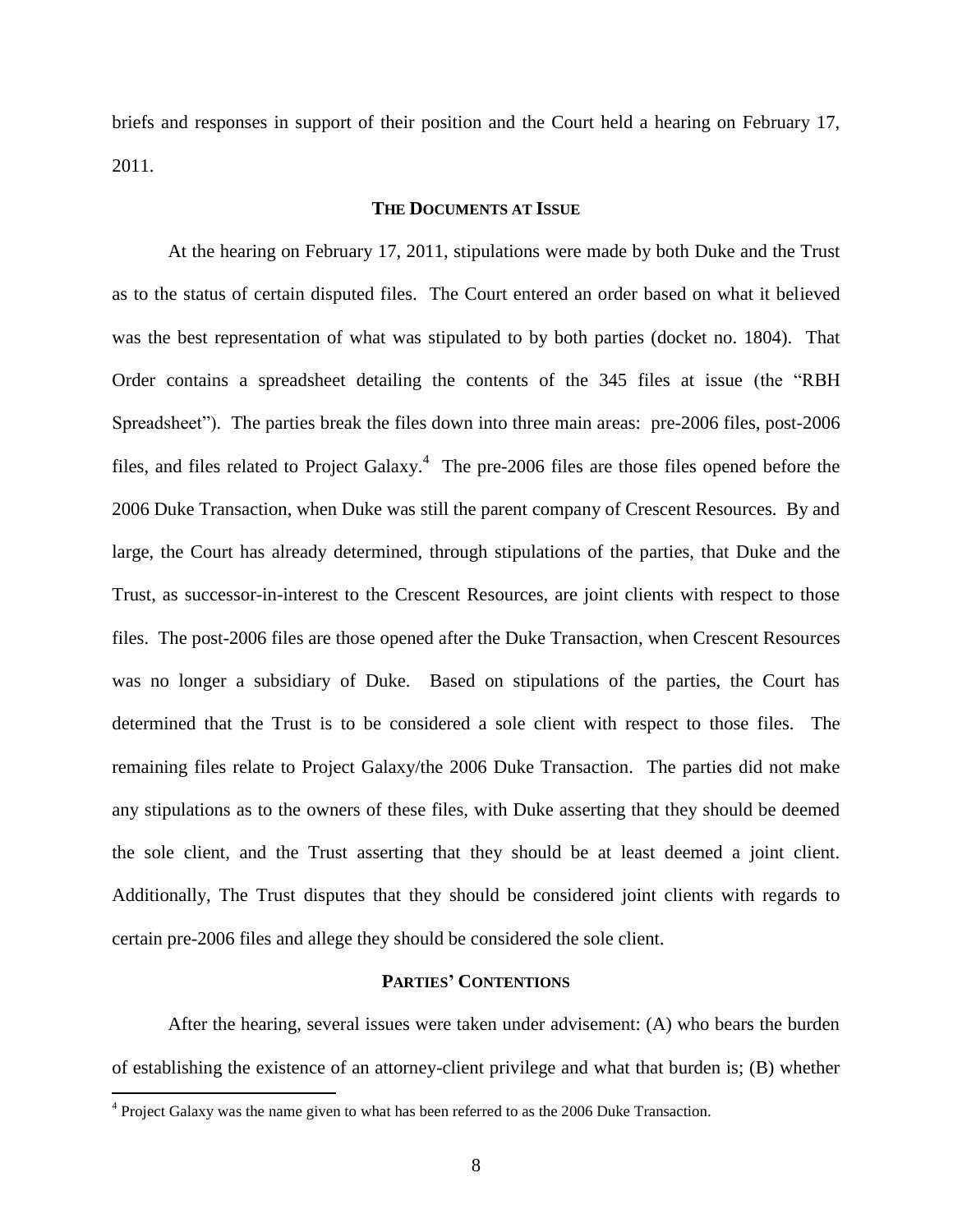The Trust is to be considered a joint or sole client, or no client at all, of RBH with respect to the Project Galaxy files; (C) whether The Trust is to be considered a joint or sole client of RBH with respect to the files which the parties stipulate The Trust is at least a joint client; (D) whether a party in a joint-client relationship may waive the attorney-client privilege; and (E) whether a joint client can use those jointly privileged files in adversary proceedings unrelated to the coclient. The Court will discuss each issue in turn.

### A. The Burden of Proof

#### 1. Who Bears the Burden

As an initial matter, Duke contends that the appropriate burden of proof rests with the party claiming the attorney-client relationship. The Trust, in arguing what the standard of proof should be, states that for § 542(a), the burden is on the Trust to prove that the files at issue are property of the estate. *See Faulkner v. Kornman (In re Heritage Org., L.L.C.)*, 350 B.R. 733, 737-38 (Bankr. N.D.Tex. 2006).

As to § 542(e), the Trust argues that when a party asserts a privilege claim to resist a trustee's request for information, the party asserting that privilege claim bears the burden of proving the claim of privilege. Duke argues that the burden rests on the Trust to show the Trust's rights to the files. Both parties argue that the other side is the party responsible for showing that a privilege exists. The Trust is arguing that it has a right to the files, while Duke is arguing that the Trust should not receive the files because there is an attorney-client privilege between RBH and Duke. It seems both parties are correct as to who bears the burden.

―[D]ocuments which are not property of the estate may still be subject to turnover under Section 542(e) if they relate to the debtor's property or financial affairs, subject to any claim of privilege." *In re Heritage*, 350 B.R. at 739. The court goes on to state that "the language of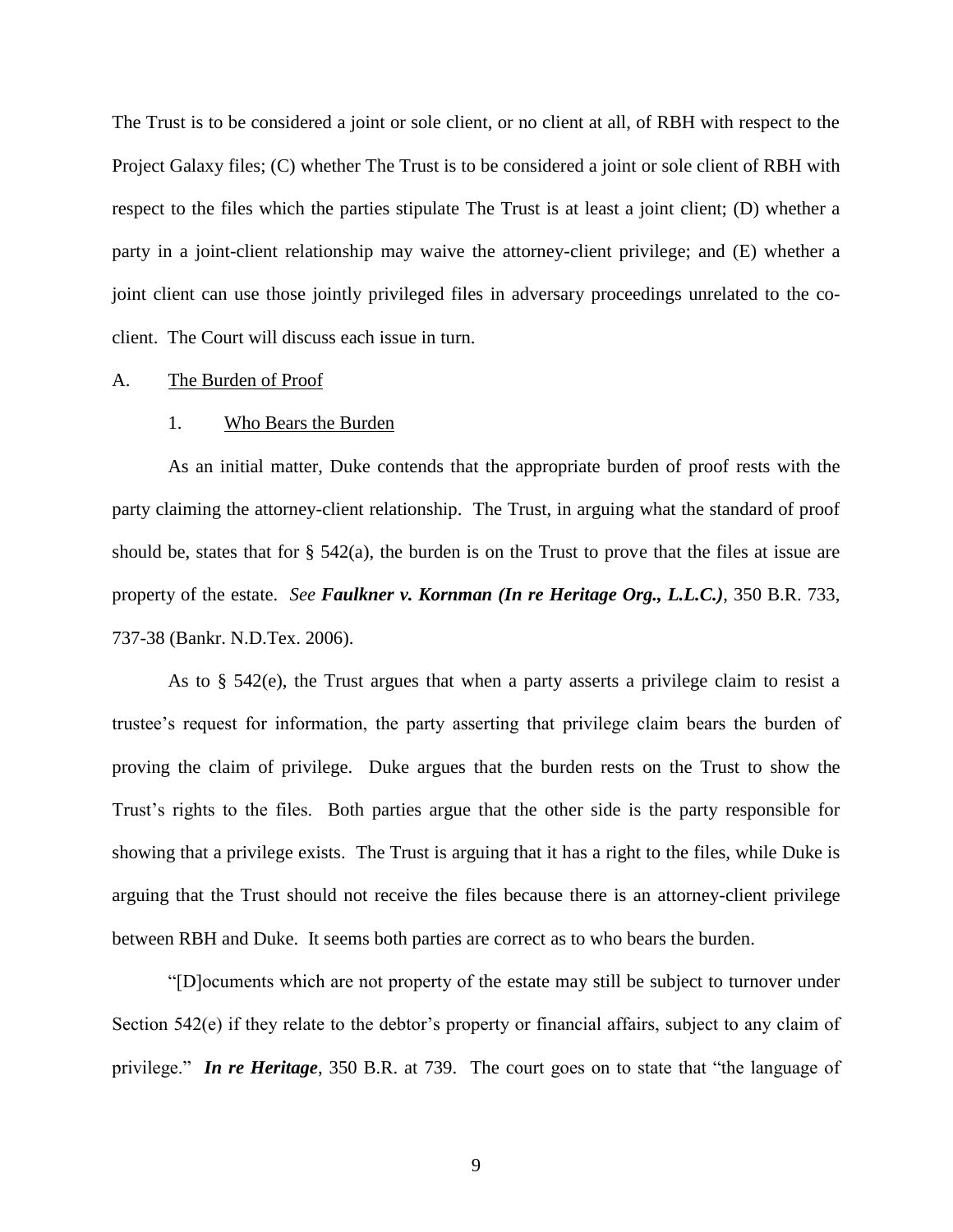Section 542(e) suggests that the [t]rustee must carry the initial burden to establish that the [d]ocuments 'relat[e]  $\ldots$  to the debtor's property or financial affairs." *Id.* at 740. If the trustee can satisfy this initial burden, then the burden shifts to the party asserting the privilege, who must establish the elements required to show the existence of an attorney-client privilege. *Id.*

Based on the above discussion, for Section 542(a) purposes, the Trust must show that the files at issue are property of the estate in order for the Court to order a turnover. For Section 542(e), the Trust must first show that the documents relate to the debtor's property or financial affairs. If the Trust can meet this initial burden, then Duke must show the existence of an attorney-client relationship between Duke and RBH.

#### 2. Standard of Proof

#### a. Section  $542(a)$

Duke argues that in a turnover proceeding, the Trust must show that RBH's files are property of the Trust by clear and convincing evidence. The Trust, on the other hand, argues that it need only show it has the right to RBH's files by a preponderance of the evidence.

Duke cites an unpublished Fifth Circuit case which states, "It is well-settled that, in turnover proceedings, the trustee must prove by clear and convincing evidence both that the property at issue is property of the bankruptcy estate and that it is in the possession of the party proceeded against.‖ *Norris v. Johnson (In re Norris)*, 1997 WL 256808, at \*8 (5th Cir. 1997) (unpub.). Duke relies on this case to assert that the Trust must establish that Crescent Resources was the client of RBH with respect to each of the files by clear and convincing evidence.

The Trust argues that the Court should use a preponderance of the evidence standard. The Trust cites to a case from this district which states:

Where the question is not qualitative, but quantitative, it logically follows that the party seeking turnover bears the burden or presenting evidence that, by a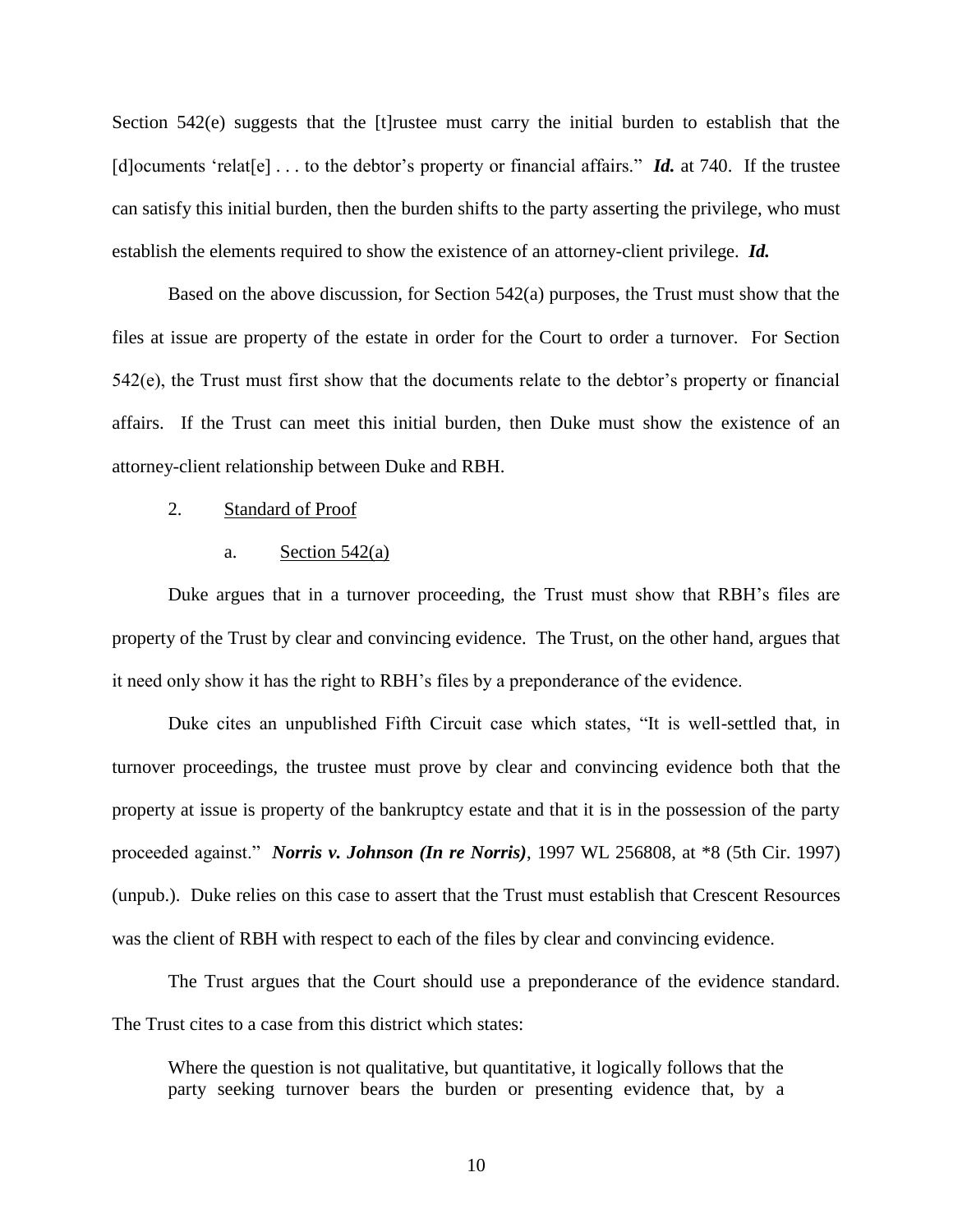preponderance, shows the proportion of the property that rightly belongs to the estate.

*In re Donnell*, 357 B.R. 386, 396 (Bankr. W.D.Tex. 2006). The *Donnell* court dealt with an action under § 542(a) to allocate and turn over a tax refund. The court made the distinction between qualitative and quantitative determinations. The *Donnell* court was making a quantitative decision as to what proportion of a tax refund was property of the estate. The Court here is asked to make a qualitative determination as to the status of various files held by RBH, distinguishing the *Donnell* decision.

The Trust also discusses *Grogan v. Garner* in discussing the modern trend of courts finding a preponderance standard appropriate. 498 U.S. 279 (1991). The Court in *Grogan* held:

Because the preponderance-of-the-evidence standard results in a roughly equal allocation of the risk of error between litigants, we presume that this standard is applicable in civil actions between private litigants unless "particularly important individual interests or rights are at stake."

498 U.S. at 286 (citing *Herman & MacLean v. Huddleston*, 459 U.S. 375, 389-90 (1983)). Courts outside this district have cited *Grogan* in determining that a preponderance of the evidence standard is appropriate in all bankruptcy proceedings, including turnover motions. *See e.g. In re Santaella*, 298 B.R. 793, 799 (Bankr. S.D.Fla. 2002).

Duke argues that the sanctity of the attorney-client privilege may be the type of right that could be determined to be "particularly important" so as to give rise to a clear and convincing standard. However, the Supreme Court has discussed those types of "particularly important individual interests or rights" that would give rise to a clear and convincing standard. *Herman & MacLean*, 459 U.S. at 389-90. The rights and interests specifically mentioned by the Supreme Court which would be considered "particularly important" were proceedings to terminate parental rights, involuntary commitment proceedings, and deportation. *Id.* (citing *Santosky v. Kramer*, 455 U.S. 745 (1982); *Addington v. Texas*, 441 U.S. 418 (1979); *Woodby v.*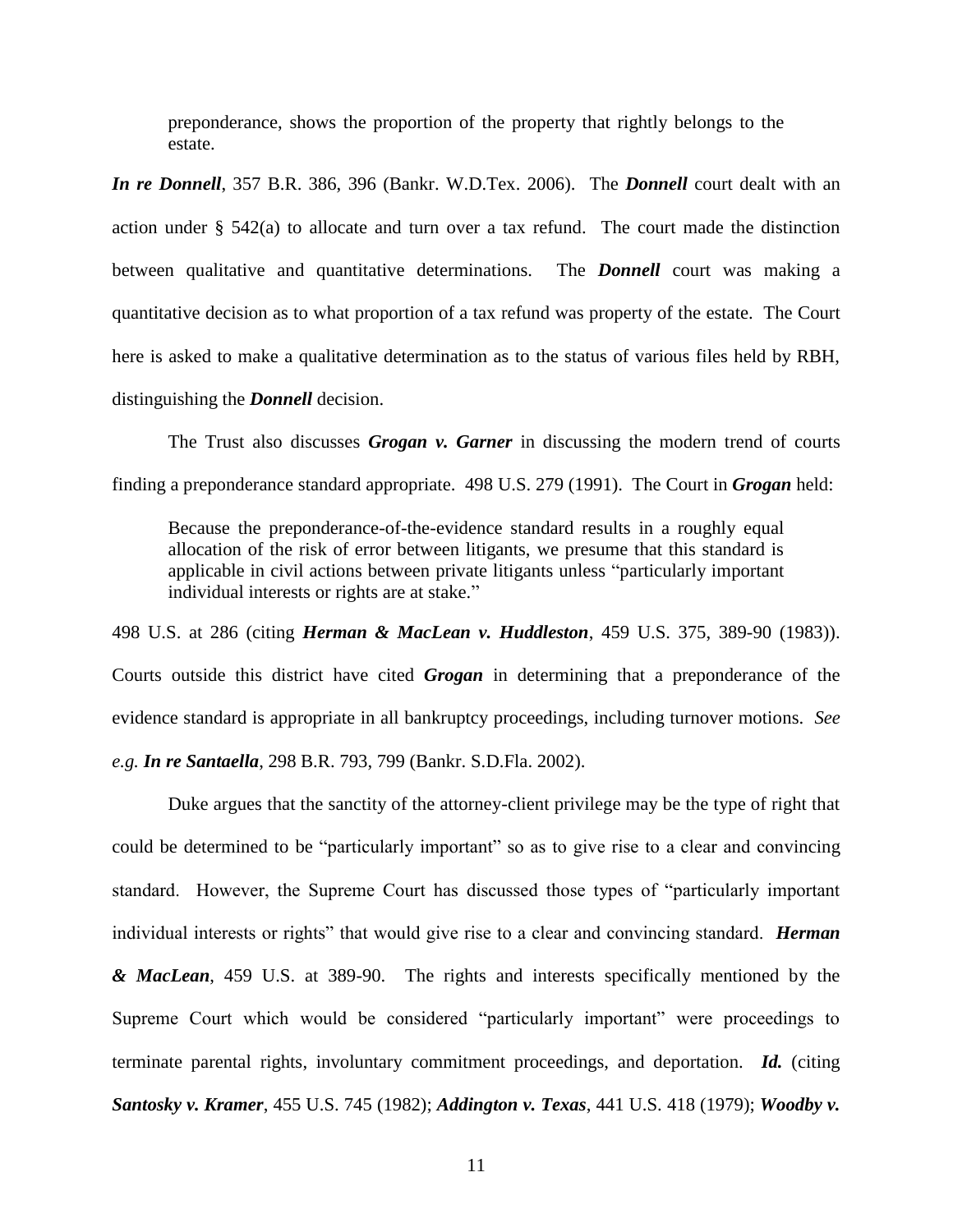*INS*, 385 U.S. 276 (1966)). This Court does not believe the sanctity of the attorney-client privilege is the type which would be included in this list.

Based on the above discussion, this Court finds that for the purposes of turnover of attorney-client files under Section 542(a), the Trust bears its burden by a preponderance of the evidence.

### b. Section  $542(e)$

As discussed above, under Section 542(e), the Trust must first show that the documents relate to Crescent Resources' property or financial affairs. If the Trust can meet this initial burden, then Duke must show the existence of an attorney-client relationship between Duke and RBH.

Duke makes no differentiation between Sections 542(a) and (e) in their arguments on the applicable standard of proof. At oral argument, when asked if *Norris* differentiated between Sections 542(a) and (e), Duke stated that the case just says Section 542. However, the case quotes the relevant statute in stating

The Bankruptcy Code provides that, subject to certain exceptions not applicable here, "an entity  $\ldots$  in possession, custody, or control, during the case, of property that the trustee may use, sell, or lease . . . shall deliver to the trustee, and account for, such property or the value of such property, unless such property is of inconsequential value or benefit to the estate."

*Norris* at \*8. This is the language from Section 524(a), so it appears the Fifth Circuit did make a differentiation.

Duke next points to the purpose of Section 542(e) as discussed by the Supreme Court in *Commodity Futures Trading Comm'n v. Weintraub*. 471 U.S. 343 (1986). The Supreme Court examined the legislative history of Section 542(e) and stated that the purpose of the statute was to prevent attorneys and accountants from placing liens on clients' files under state law and using that leverage to ensure they were paid ahead of other creditors. *Id.* at 351. Duke argues that this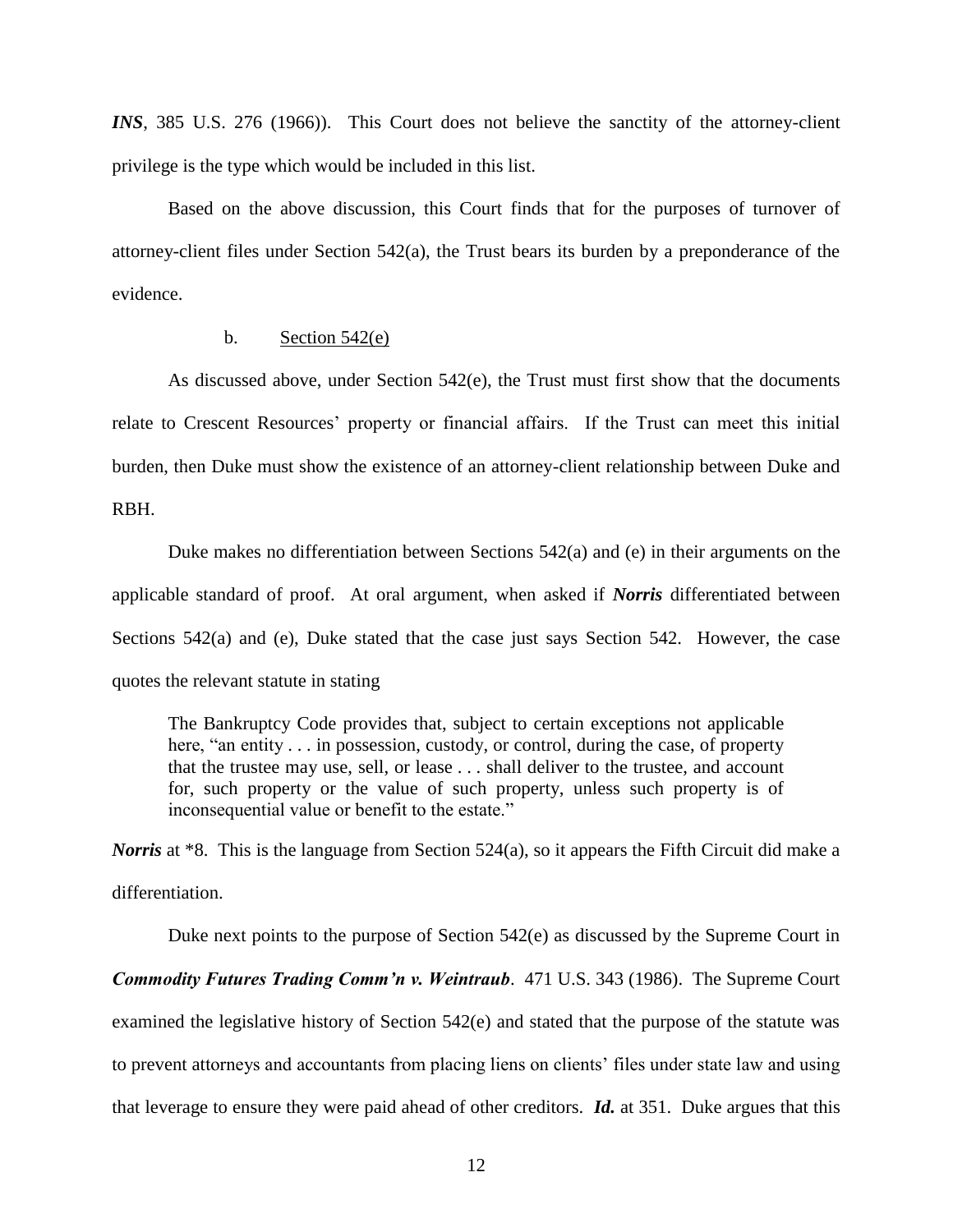can only happen when the attorney actually represented the debtor in connection with the relevant matters in the first place and can thereby make a claim that the attorney owned his client's files. Duke then cites to a Seventh Circuit case for the notion that " $\S$  542(e) was enacted to prevent any dispute over ownership between the debtor and its lawyer" (docket no. 1718, p. 15 (citing *Underwood v. Hilliard (In re Rimsat, Ltd.)*, 98 F.3d 956, 965 (7th Cir. 1996))).

Duke argues that the Trust bears the initial burden under Section 542(e) of proving that Crescent Resources was RBH's client on the relevant matters. This Court agrees, but disagrees with Duke's assertion that the Trust bears this burden under a clear and convincing standard. The Supreme Court went on to state that Section  $542(e)$  was "not intended to limit the trustee's ability to obtain corporate information." Weintraub, 471 U.S. at 351. The statute states nothing about what must be shown by the party requesting the turnover, it only states that the turnover is "[s]ubject to any applicable privilege." 11 U.S.C.  $\S$  542(e). The Trust need only show the property is related to Crescent Resources' property or financial affairs. Duke is the party claiming the existence of a privilege, therefore the burden is on Duke. For the reasons discussed under the analysis of the standard of proof under Section  $542(a)$ , this Court finds that Duke bears the burden of showing an attorney-client privilege in order to restrict the turnover of the requested documents by a preponderance of the evidence.

B. Project Galaxy

The major issue before the Court is whether the Trust is to be considered a joint or sole client, or no client at all, of RBH with respect to the Project Galaxy files. The majority of the arguments and evidence were on this subject.

The various cases cited by both the Trust and Duke involve cases where a parent corporation and subsidiary were represented by the same attorney during a spin-off, sale, or

13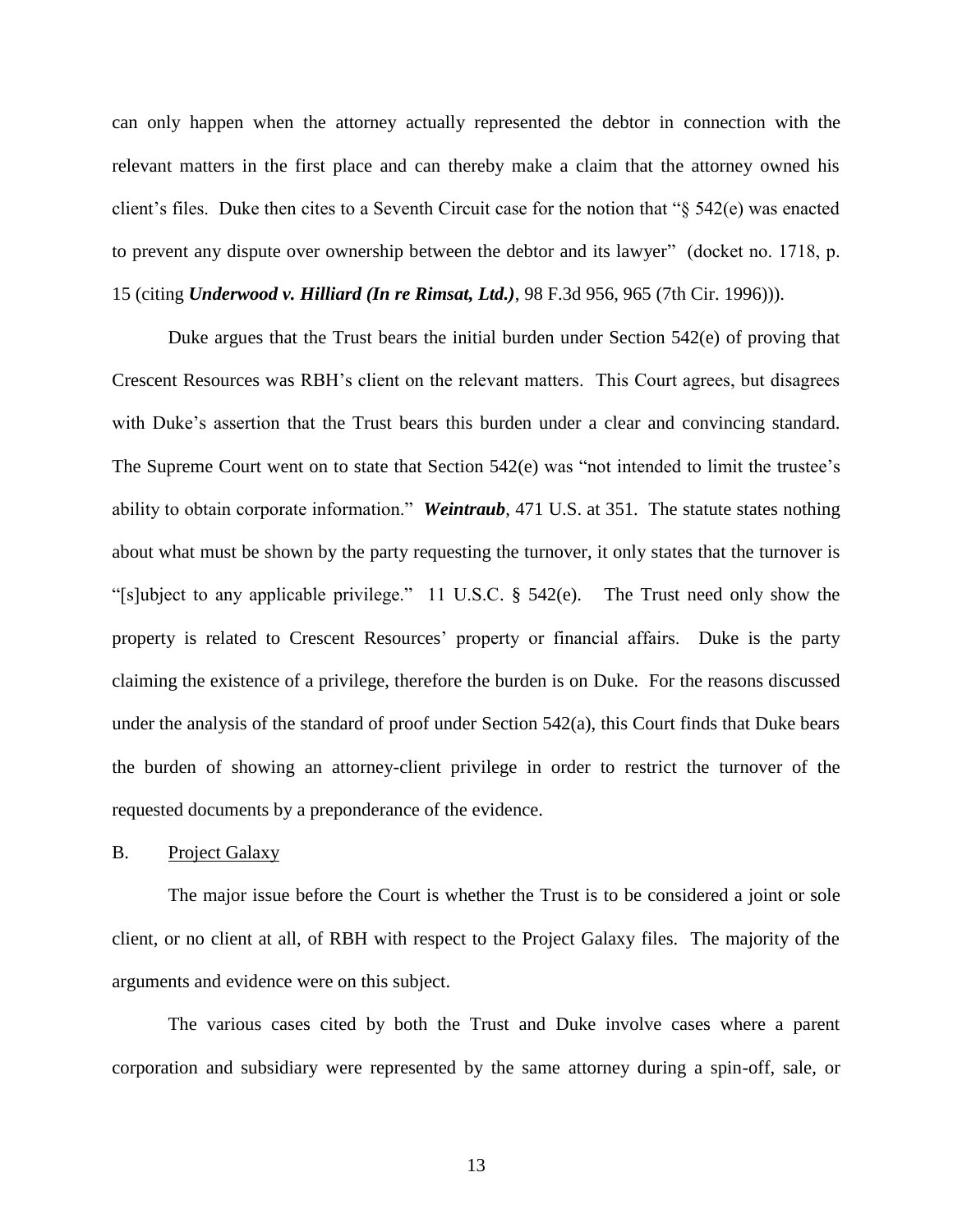divestiture. *See e.g. In re Teleglobe Commc'ns Corp.*, 493 F.3d 345 (3rd Cir. 2007) (in-house counsel of the parent corporation represented both the subsidiary and parent companies); *Polycast Tech. Corp. v. Uniroyal, Inc.*, 125 F.R.D. 47 (S.D.N.Y. 1989) (in-house counsel of the parent corporation represented both the subsidiary and parent in the sale of the subsidiary); *Medcom Holding Co. v. Baxter Travenol Labs., Inc.*, 689 F.Supp. 841 (N.D.Ill. 1988); *In re Mirant Corp.* 326 B.R. 646 (Bankr. N.D.Tex. 2005) (same law firm representing both parent and subsidiary in a public stock offering of the subsidiary). In those cases, the courts determined the parties were joint clients. The issue remaining before this Court is whether RBH represented Crescent Resources with respect to the 2006 Duke Transaction. The Trust argues that RBH did represent Crescent Resources, while Duke would have the Court believe that RBH jointly represented Crescent Resources before the 2006 Duke Transaction and after the 2006 Duke Transaction, but not *during* the 2006 Duke Transaction. Duke further alleges that Crescent Resources was not represented by counsel *at all* during the 2006 Duke Transaction. Duke is arguing, essentially, that for the purposes of the 2006 Duke Transaction only, RBH did not represent Crescent Resources. So the issue to be resolved is whether RBH represented Crescent Resources with respect to the 2006 Duke Transaction.

#### 1. Legal Standard

Under North Carolina law, the existence of an attorney-client relationship is a question of fact. *Ferguson v. DDP Pharmacy, Inc.*, 621 S.E.2d 323, 327 (N.C. Ct.App. 2005). The Supreme Court of North Carolina established a test to determine if there is an attorney-client privilege:

A privilege exists if (1) the relation of attorney and client existed at the time the communication was made, (2) the communication was made in confidence, (3) the communication relates to a matter about which the attorney is being professionally consulted, (4) the communication was made in the course of giving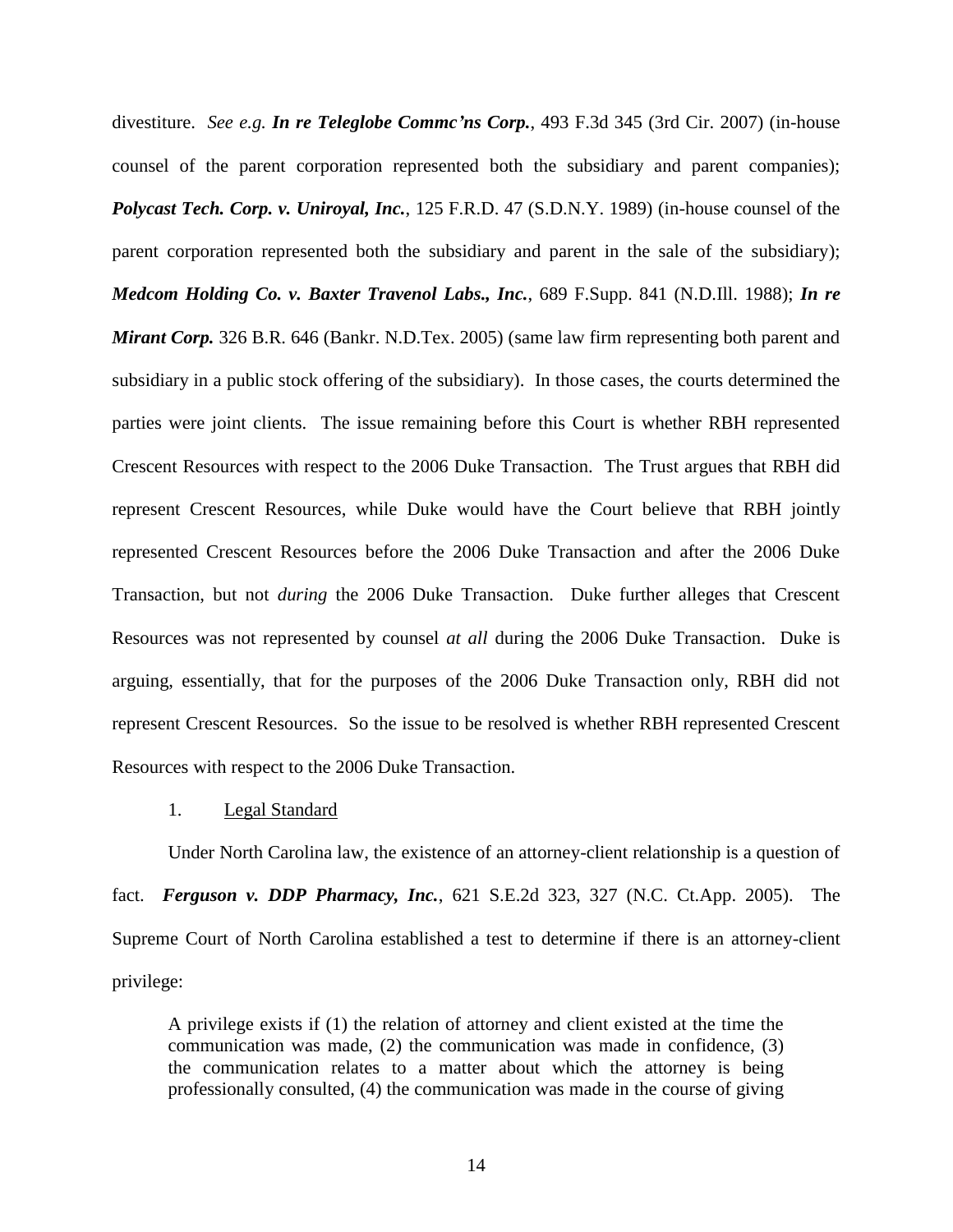or seeking legal advice for a proper purpose although litigation need not be contemplated and (5) the client has not waived the privilege.

*State v. Murvin*, 284 S.E.2d 289, 294 (N.C. 1981). Duke cited a case dealing with establishing whether there was an attorney-client relationship between a corporation's attorney and a shareholder of that corporation. *See Classic Coffee Concepts, Inc. v. Anderson*, 2006 WL 3476598 (N.C.Super. 2006). While slightly off point, this Court finds the factors presented in that case as good guidance in establishing if an attorney-client relationship existed between the parties. Those factors are:

(1) whether the stockholder was separately represented by other counsel when the corporation was created or in connection with its affairs; (2) whether the stockholder sought advice on and whether the attorney represented the stockholder in particularized or individual matters, including matters arising prior to the attorney's representation of the corporation; (3) whether the attorney had access to the stockholder's confidential or secret information that was unavailable to other parties; (4) whether the attorney's services were billed to and paid by the corporation or the stockholder; (5) whether the corporation is closely held; (6) whether the stockholder could reasonably have believed that the attorney was acting as his individual attorney rather than as the corporation's attorney; (7) whether the attorney affirmatively assumed a duty of representation to the stockholder by either express agreement or implication; (8) whether the matters on which the attorney gave advice are within his or her professional competence; (9) whether the attorney entered into a fee arrangement; and (10) whether there was evidence of reliance by the stockholder on the attorney as his or her separate counsel or of the stockholder's expectation of personal representation.

*Id.* at \*8. Additionally, "the relation of attorney and client may be implied from the conduct of the parties, and is not dependent on the payment of a fee, nor upon the execution of a formal contract." *North Carolina State Bar v. Sheffield*, 326 S.E.2d 320, 325 (N.C. Ct.App. 1985). After discussing the evidence presented by both sides, this Court will use these factors in determining if the evidence establishes the existence of an attorney-client relationship.

Once it is established there is an attorney-client relationship, the issue then becomes whether there was an attorney-client relationship between RBH and Crescent Resources with respect to the matter in question. *See* RESTATMENT (THIRD) OF THE LAW GOVERNING LAWYERS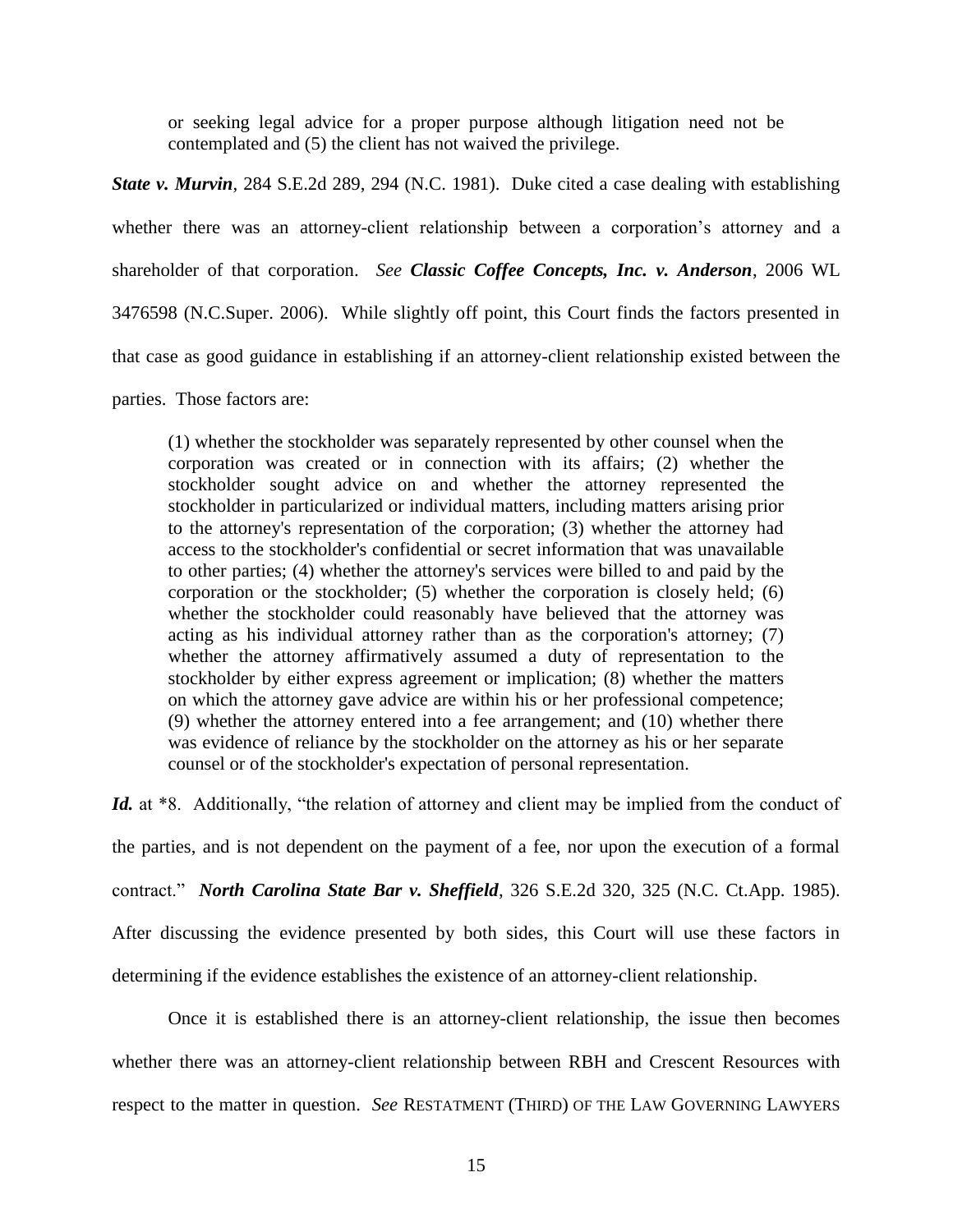§75 cmt. c. (2000) [hereinafter RESTATEMENT] ("The scope of the co-client relationship is determined by the extent of the legal matter of common interest."). In a case cited by both Duke and the Trust, the Third Circuit discussed how there are a wide variety of circumstances relevant in determining whether two or more parties intended to create a joint-client relationship. *Teleglobe*, 493 F.3d at 363 (citing *Sky Valley Ltd. P'ship v. ATX Sky Valley Ltd.*, 150 F.R.D. 648, 652-53 (N.D.Cal. 1993)). Those same circumstances are relevant in determining the scope of any joint representation. *Id.* The *Teleglobe* court stated that "[t]he keys to deciding the scope of a joint representation are the parties' intent and expectations, and so a district court should consider carefully (in addition to the content of the communications themselves) any testimony from the parties and their attorneys on those areas." *Id.* 

## 2. Summary of the Evidence and Arguments Presented

#### a. The Trust

The Trust presented the Application to Employ RBH submitted to this Court on June 11, 2009 (the "Application") (docket no. 24). That document details RBH's pre-petition relationship with the Debtors. "RB&H has been representing Crescent and many of its debtor and non-debtor subsidiaries since 1986 and has served as Crescent's primary corporate counsel for several years." *Id.* at 7. The Application states that "RB&H represented Crescent in connection with the formation, in 2006, of its current parent holding company, incident to a change in Crescent's historical ownership structure as a wholly-owned, indirect subsidiary of Duke Energy Corporation." *Id.* The Application also contains the Declaration of Robert C. Sink in Support of Application to Employ (the "Sink Declaration") (docket no. 24, Ex. B). Mr. Sink is a shareholder with RBH and the declaration was made on RBH's behalf. In the Sink Declaration, Mr. Sink echoes the Application and states that "RB&H has represented Crescent Resources and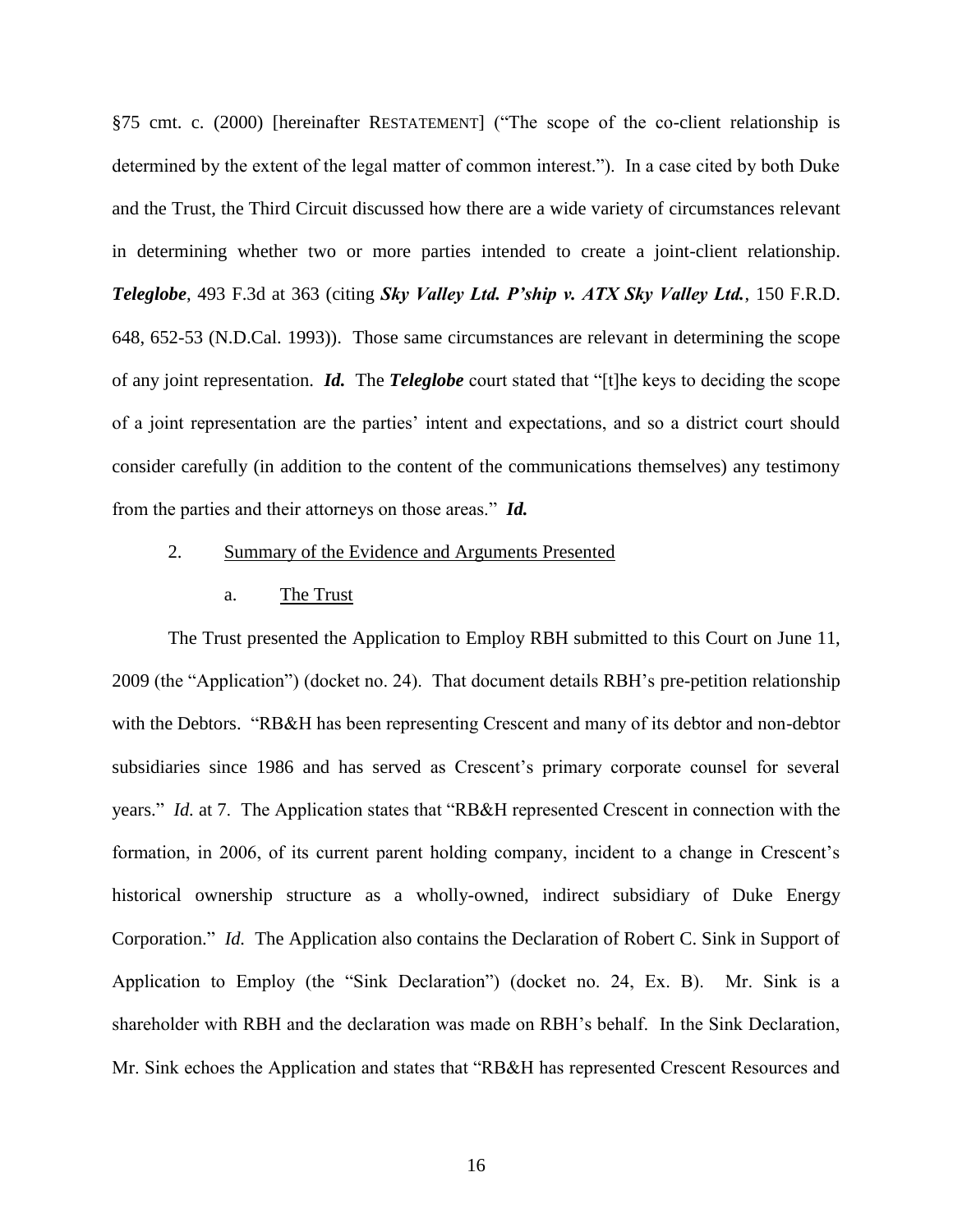many of its debtor and non-debtor subsidiaries in various matters since 1986 and has served as Crescent's primary corporate counsel for several years." *Id.* at 3. The Sink Declaration also states that "RB&H does not represent, and has not represented, Duke Energy Corporation or its affiliates in transactions or other matters adverse to the Debtors." *Id.* The Declaration is signed and sworn to by Mr. Sink.

The Trust also introduced an Opinion Letter prepared and delivered by RBH pursuant to the credit agreement which was part of the 2006 Duke Transaction (the "Opinion Letter"). In the Opinion Letter, RBH wrote "We have acted as counsel to certain subsidiaries and affiliates of Crescent Resources, LLC, a Georgia limited liability company . . . in connection with the execution and delivery of the [credit agreement]" (Trust Ex. 40).

The Trust also discussed statements made by various RBH lawyers on RBH's website. Stephan J. Willen's page, under "Representative Experience" includes "Representing a real estate developer, as borrower, in connection with a \$1.5 billion revolving and term loan letter of credit facility used to recapitalize the developer." The Trust stated that this represents the 2006 Duke Transaction and shows Mr. Willen's understanding that Crescent Resources was RBH's client with respect to the 2006 Duke Transaction. Additionally, William K. Packard's page, under "Representative Experience" states "Representation of Crescent Resources, as borrower, in connection with a \$1.5 billion revolving and term loan letter of credit facility."

The Trust pointed to Duke's definition of the Project Galaxy Files as comprising Rows 1, 224, and 285 of the RBH spreadsheet (docket no. 1724). Duke and the Trust have already been deemed joint clients for rows 224 and 285, per the Order Concerning Claims of Privilege to RBH Files (docket no. 1804). Row 224 concerns the Bank of America Credit Facility and was opened by RBH with Crescent Resources, LLC listed under "Client Name" (docket no. 1724, Ex. 2 at p.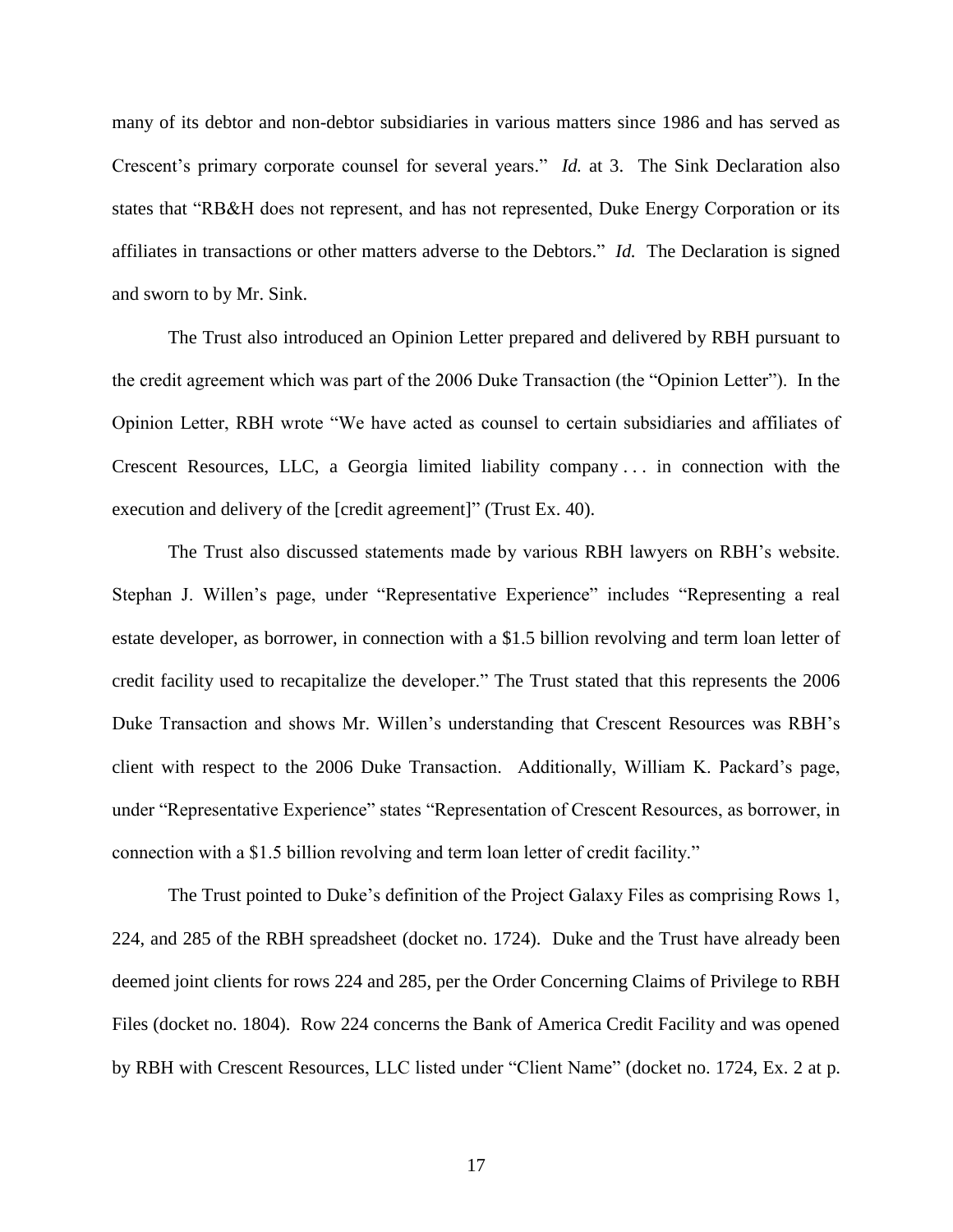333). Row 242 concerns the LandMar Group, LLC and was opened by RBH with Crescent Resources, LLC listed under "Client Name." *Id.* at p. 238. No conflict checks were run in either of these matters. For the Row 224 matter, no conflict check was run with the reasoning that ―[RBH has] already been handling this matter for the last 4 months (Galaxy).‖ The Trust argued that this shows that Row 224 is an extension of the earlier representation of Crescent Resources on the Galaxy matter.

Additionally, the Trust argues that Rows 2-218 of the RBH Spreadsheet occurred before the 2006 Duke Transaction, and Duke, by conceding that the Trust and Duke are co-clients, concedes that RBH represented Crescent Resources prior to 2006.

### b. Duke

Duke argues that Duke retained RBH to represent it for Project Galaxy. Duke states that Crescent Resources was not represented by counsel for the transaction. Duke argues that there was no conflict with this "because the owners of Crescent, both before the transaction and after the transaction, as well as the bankers who were part of the loan, all knew what the transaction was going to be." Transcript from February 17, 2011 hearing, p. 61. "It was a distribution of proceeds up to Duke and all of the parties knew about the transaction and they all had lawyers. Duke had its lawyers. [Morgan Stanley] had its lawyers. The banks had their lawyers." *Id.* 

As for the Fee Application discussed above, Duke argues that Duke should not be bound by the imprecision in the fee application.

Duke acknowledged that RBH worked with Crescent Resources on Project Galaxy, but downplayed that by stating that "of course [RBH interacted with Crescent], because they're representing Duke in the sale of . . . its 49 percent sharehold interest in Crescent. And of course, when you're providing information to the buyer—the prospective buyer—you're going to work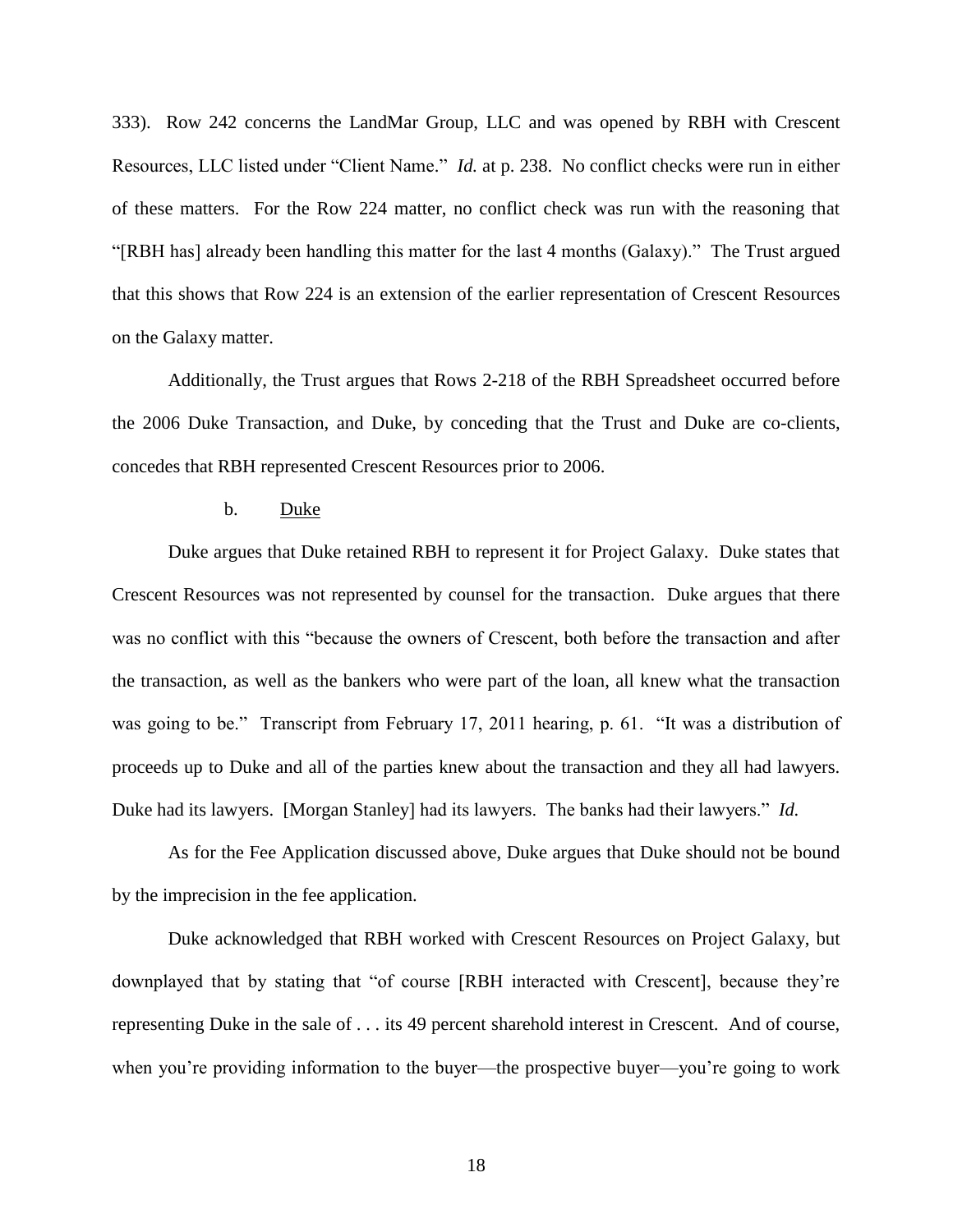with the company in which you're selling a portion of your shares." *Id.* at 71. Duke argues that this contact between RBH and Crescent Resources is not the same as RBH representing Crescent Resources with respect to Project Galaxy.

Duke then put on evidence in furtherance of their assertion that Duke retained RBH as special counsel to Duke in connection with the due diligence for Project Galaxy. Counsel for Duke stated that they believed the evidence would show that RBH took direction from, reported to, and provided legal services to Duke on Project Galaxy.<sup>5</sup> Duke presented their evidence in five categories.

Their first category was evidence Duke believed would show that Duke retained RBH as special counsel to Duke in connection with due diligence for the sale of Crescent Resources to Morgan Stanley (Project Galaxy). Duke presented the affidavit of Mr. Torning, Duke's in-house attorney responsible for Project Galaxy and attorney in charge of outside counsel for Duke on Project Galaxy. In the affidavit, Mr. Torning testified that "[i]n May 2006, Duke retained RBH to assist Duke as special counsel in connection with due diligence in response to this request" (docket no. 1630, Ex. E, Torning Aff., ¶ 14) [hereinafter Torning Aff.]. Duke then discussed the qualifications of Peter C. Buck, Robert C. Sink, and Stephen Willen, shareholders of RBH.

Duke then discussed the engagement letter between Duke and RBH signed in 2004 (the "Engagement Letter") (docket no. 1630 Ex. E) [hereinafter Duke Engagement Letter]. Duke acknowledged that Crescent Resources never had an engagement letter with RBH before Project Galaxy or any time throughout Project Galaxy. Counsel for Duke stated that the Engagement Letter governed RBH's work for Project Galaxy. Duke stated that Duke is the owner of all work product generated by RBH by virtue of the Engagement Letter and that RBH personally

 $\overline{a}$ 

<sup>&</sup>lt;sup>5</sup> Duke asserts this is the North Carolina standard for the existence of an attorney-client relationship without providing any relevant case law. The Court was unable to find any case giving this standard; however, as will be discussed below, this is of no real consequence.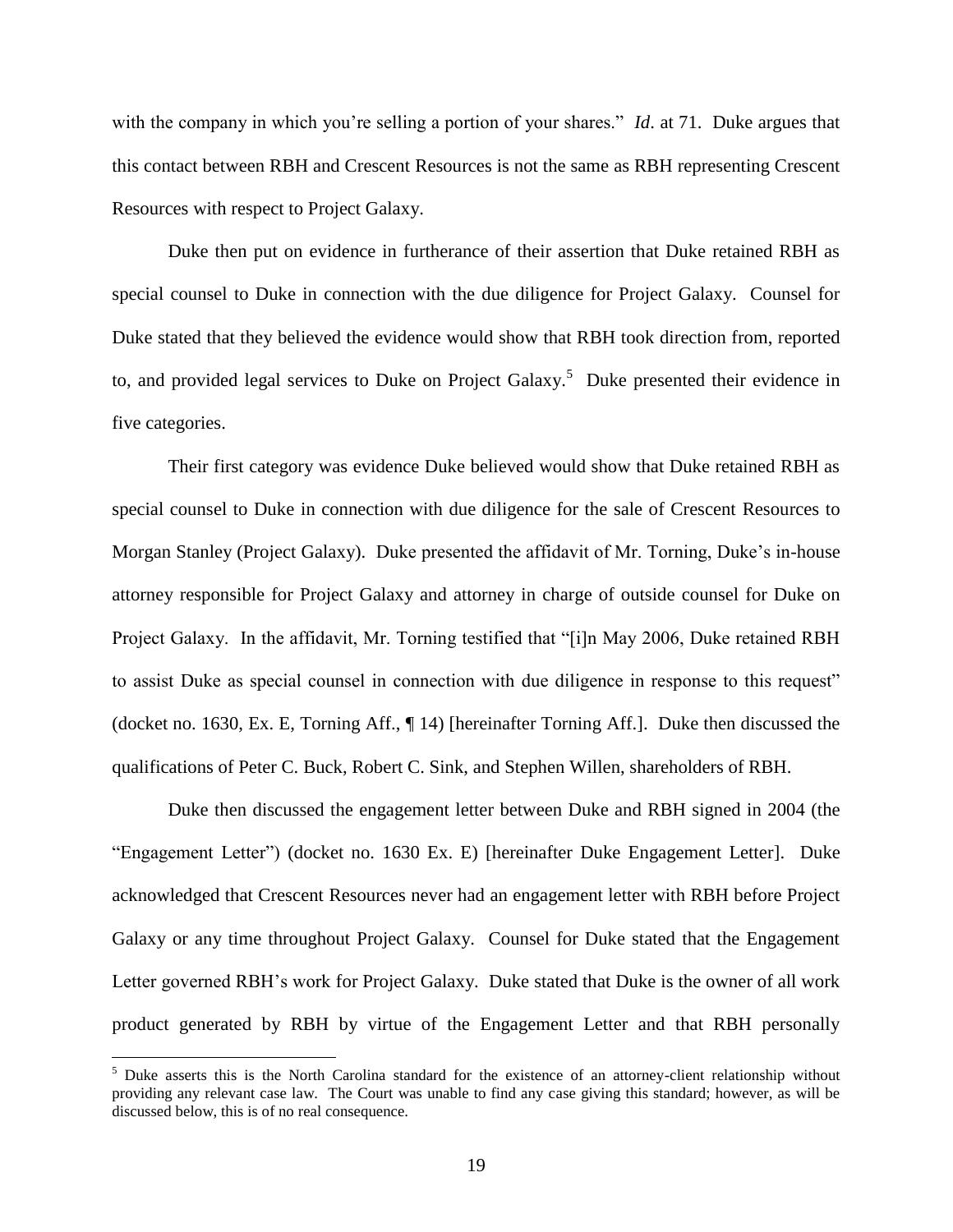represented Duke. However, as will be discussed further below, the Engagement Letter, under "Scope of Services," states

A. The Firm is retained to represent Duke Energy (*or any of its subsidiaries or affiliates*) and to render legal advice or representation as directed and specified by a Duke Energy attorney . . . with respect to a given matter . . . However, the Duke Energy Office of General Counsel has the ultimate responsibility and authority for handling all decisions in connection with the Services.

*Id.* Duke then produced evidence in the form of a deposition from Mr. Buck where Mr. Buck stated that RBH was unable to locate any engagement letter from RBH in which Crescent Resources was a signatory (docket no. 1630, Ex. A, Buck 30(b)(6) Dep., 8:23-24, Jan. 13, 2011) [hereinafter Buck 30(b)(6) Dep.].

Duke's second category of evidence was evidence showing that RBH and Duke provided sworn testimony that Duke was RBH's sole client for Project Galaxy. Mr. Torning testified that it was his understanding "that at all times during Project Galaxy, RBH represented Duke, not Crescent.‖ Torning Aff., ¶ 18. Mr. Buck, testifying as RBH's corporate representative, testified that Duke was RBH's client with respect to Project Galaxy. Buck 30(b)(6) Dep., 12:7-12. Mr. Buck, testifying personally, testified that Duke was his client with respect to Project Galaxy and that RBH was "asked by Duke Energy to perform these services (Project Galaxy). We reported to Duke Energy lawyers and other personnel. Duke Energy was the party to the transaction. And we took instruction from people at Duke Energy" (docket no. 1630, Ex. C, Buck Dep., 14:8-17, Jan. 13, 2011) [hereinafter Buck Dep.]. Mr. Sink and Mr. Willen also testified that Duke was the client of RBH with respect to Project Galaxy (docket no. 1630, Ex. B, Sink Dep., 15:8-11, Jan. 13, 2011) [hereinafter Sink Dep.]; (docket no. 1630, Ex. C, 11:5-8, Jan. 13, 2011) [hereinafter Willen Dep.].

Duke then presented evidence, in the form of an affidavit from Mr. Torning, that RBH submitted invoices to Duke in connection with Project Galaxy, and RBH was paid directly by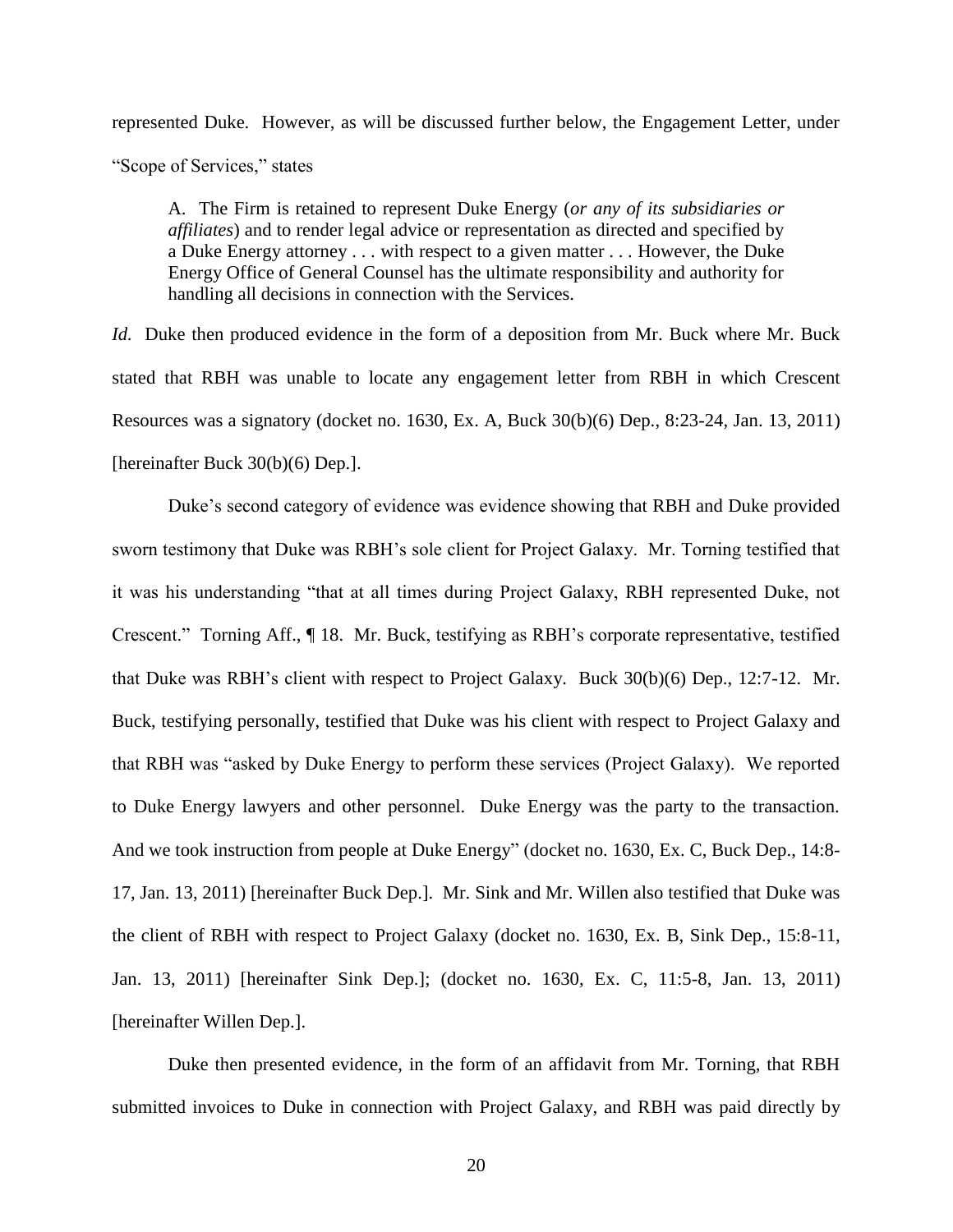Duke. Torning Aff., ¶ 17. Duke next presented evidence of Mr. Torning directing Duke employees to check in with RBH on the due diligence performed by RBH for Duke on Project Galaxy in the form of an email from Mr. Torning (docket no. 1630, Ex. H). Duke also presented an email from Mr. Torning asking counsel for Morgan Stanley to include Mr. Torning and Mr. Buck on "future distributions to Duke on (Project) Galaxy" (docket no. 1630, Ex. I). Duke next presented RBH's internal matter set-up documentation for Project Galaxy showing the client as Duke Energy Corporation and the contact as Mr. Torning as further evidence that RBH considered Duke to be RBH's client on Project Galaxy (docket no. 1630, Ex. G).

Duke's third group of evidence was meant to show that RBH took direction from, reported to, and provided legal services to Duke, including legal advice to the extent necessary, in connection with its work for Duke for Project Galaxy. Duke again pointed to the Engagement Letter which stated that all correspondence and communication must be directed to Duke. Duke Engagement Letter. Under "Scope of Services," the Engagement Letter stated that that "[t]he Duke Energy attorney who assigns a Matter Assignment to the Firm . . . is responsible for such Matter Assignment. All correspondence and communication related to such Matter Assignment must be directed to the Duke Energy Attorney." *Id.* According to Duke, the Duke Energy Attorney was Mr. Torning for Project Galaxy.

Duke then returned to the deposition of Mr. Sink testifying on behalf of RBH, where Mr. Sink testified that, with regards to Project Galaxy, RBH reported to Duke, RBH took direction from Duke, Duke sought legal advice from RBH, and RBH provided Duke legal advice. Buck 30(b)(6) Dep., 12:13-22. Mr. Buck confirmed the same in his deposition and also testified as to the scope of the due diligence performed by RBH on Project Galaxy. Buck Dep., 15:3-19. Mr. Buck testified that RBH did a due diligence review of Crescent Resources' documents and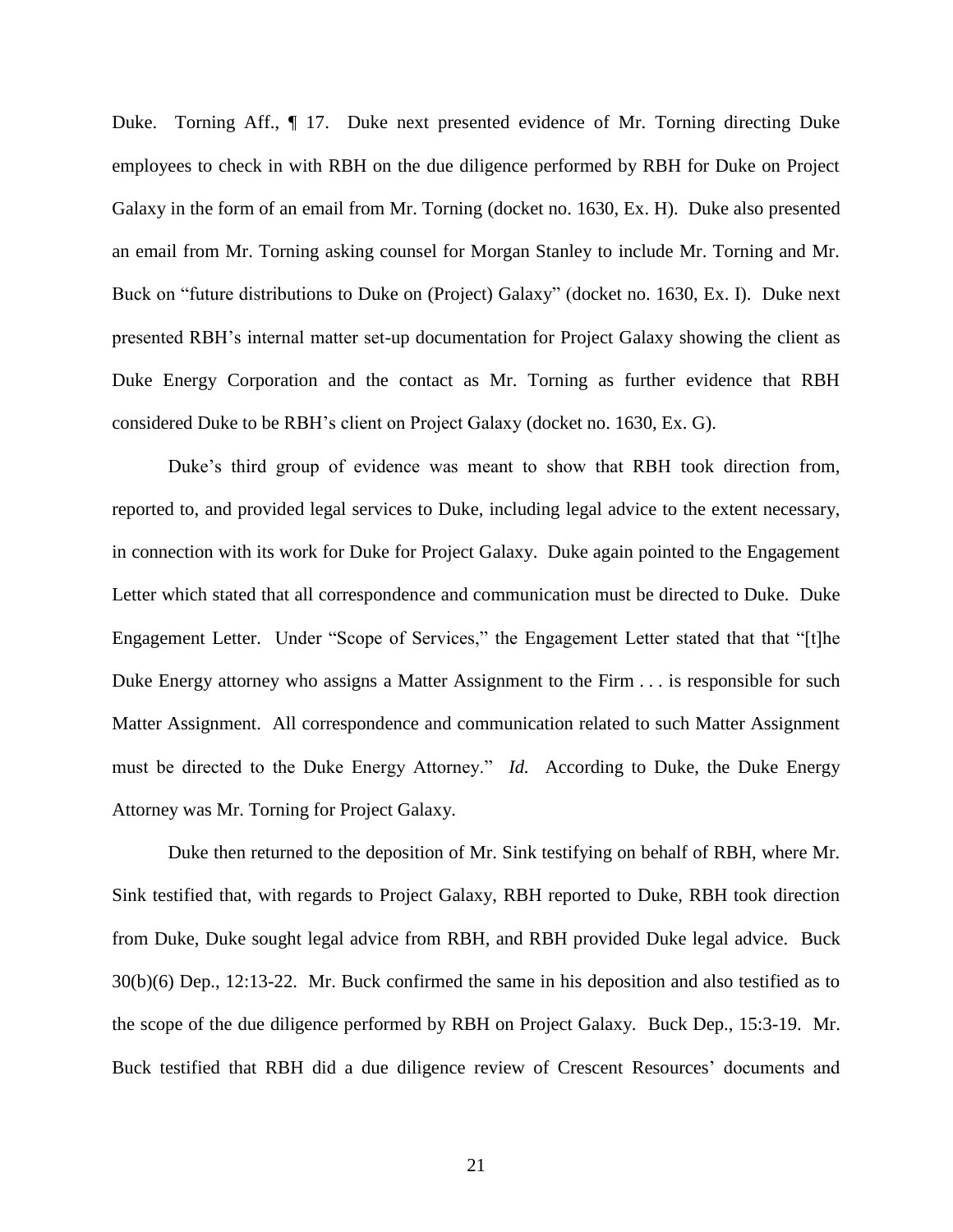prepared schedules to be used in agreements between Duke Energy and Morgan Stanley. *Id.* at 13:4-10. Mr. Buck also testified that he reported principally to Mr. Torning and Kevin Donnelly, both Duke employees. *Id.* at 14:13-16. Mr. Willen testified that, for Project Galaxy, he also reported to Duke, took direction from Duke, that Duke sought his legal advice, and that he provided legal advice to Duke. Willen Dep., 11:15-12:6. Finally, Duke presented a memo from October 3, 2006, from RBH to Mr. Torning stating that

[RBH] acted as due diligence counsel to Duke Ventures. In that role, [RBH] gathered, organized and reviewed documentation relevant to Crescent's business operations, both to assist in providing information to [Morgan Stanley] and its counsel for their due diligence review and also to identify and resolve potential obstacles to the Transactions on behalf of Duke Ventures.

(docket no. 1630, Ex. J).

Duke's fourth group of evidence was meant to show that RBH did not take direction from or report to Crescent in connection with Project Galaxy. Mr. Buck testified that neither he nor any RBH attorneys represented Crescent in the Project Galaxy transaction. Buck 30(b)(6) Dep., 14:6-17. Mr. Buck additionally testified that he did not report to Crescent nor take direction from Crescent during Project Galaxy. Buck Dep., 16:1-4. Mr. Sink testified likewise. Sink Dep., 16:3-10. Mr. Willen testified similarly, although he did acknowledge that he interacted with Crescent on Project Galaxy. Willen Dep., 12:11-17.

Duke's fifth group of evidence was meant to show that no one from Crescent communicated that it thought RBH represented Crescent in connection with Project Galaxy. Mr. Buck and Mr. Willen both testified that no one at Crescent ever communicated to them that they believed RBH represented Crescent. Buck Dep., 16:5-10; Willen Dep., 12:18-23. Mr. Sink testified similarly, only adding that "Crescent was aware that [RBH was] doing this due diligence work for Duke, and I don't remember any objection to that." Sink Dep., 16:11-18. Mr. Buck also testified that "[Crescent was] aware we [RBH] were—had been asked by Duke to do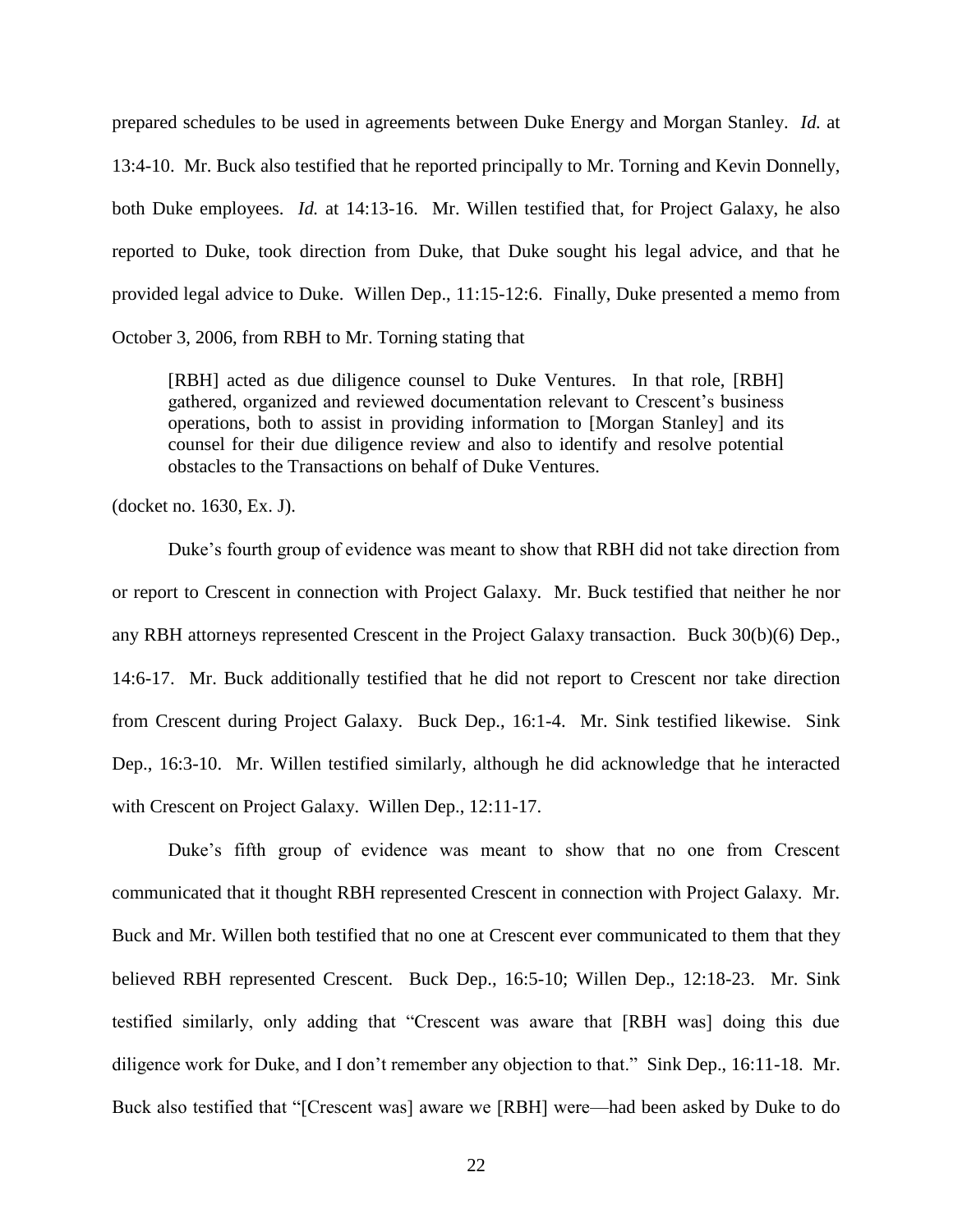this review and assemble the information and help prepare the schedules, and they assisted us in the work we were doing." Buck Dep.,  $16:23-17:1$ .

### 3. Conclusion

Looking at *Classic Coffee*, many of the factors which would establish an attorney-client privilege between RBH and Crescent are present. Modifying the factors slightly to account for the fact that the *Classic Coffee* factors concerned the relationship between an attorney and a shareholder of a company, and here the Court is talking about the relationship between an attorney and a subsidiary, the Court will now discuss the relevant factors.

Factor 1: "whether the stockholder was separately represented by other counsel when the corporation was created or in connection with its affairs." *Classic Coffee*, 2006 WL 3476598, at \*8. Crescent was not separately represented by other counsel when Duke was created. RBH had a long-term relationship with Crescent before Project Galaxy. Additionally, there was no other representation of Crescent during Project Galaxy.

Factor 2: "whether the stockholder sought advice on and whether the attorney represented the stockholder in particularized or individual matters, including matters arising prior to the attorney's representation of the corporation." *Id.* Both RBH and Duke acknowledge that RBH represented Crescent prior to Project Galaxy.

Factor 3: "whether the attorney had access to the stockholder's confidential or secret information that was unavailable to other parties." *Id.* Duke and RBH acknowledged that RBH was selected for the due diligence project because of their longstanding relationship with Crescent.

Factor 4: "whether the attorney's services were billed to and paid by the corporation or the stockholder." *Id.* The evidence shows that Duke, not Crescent, paid for the legal services

23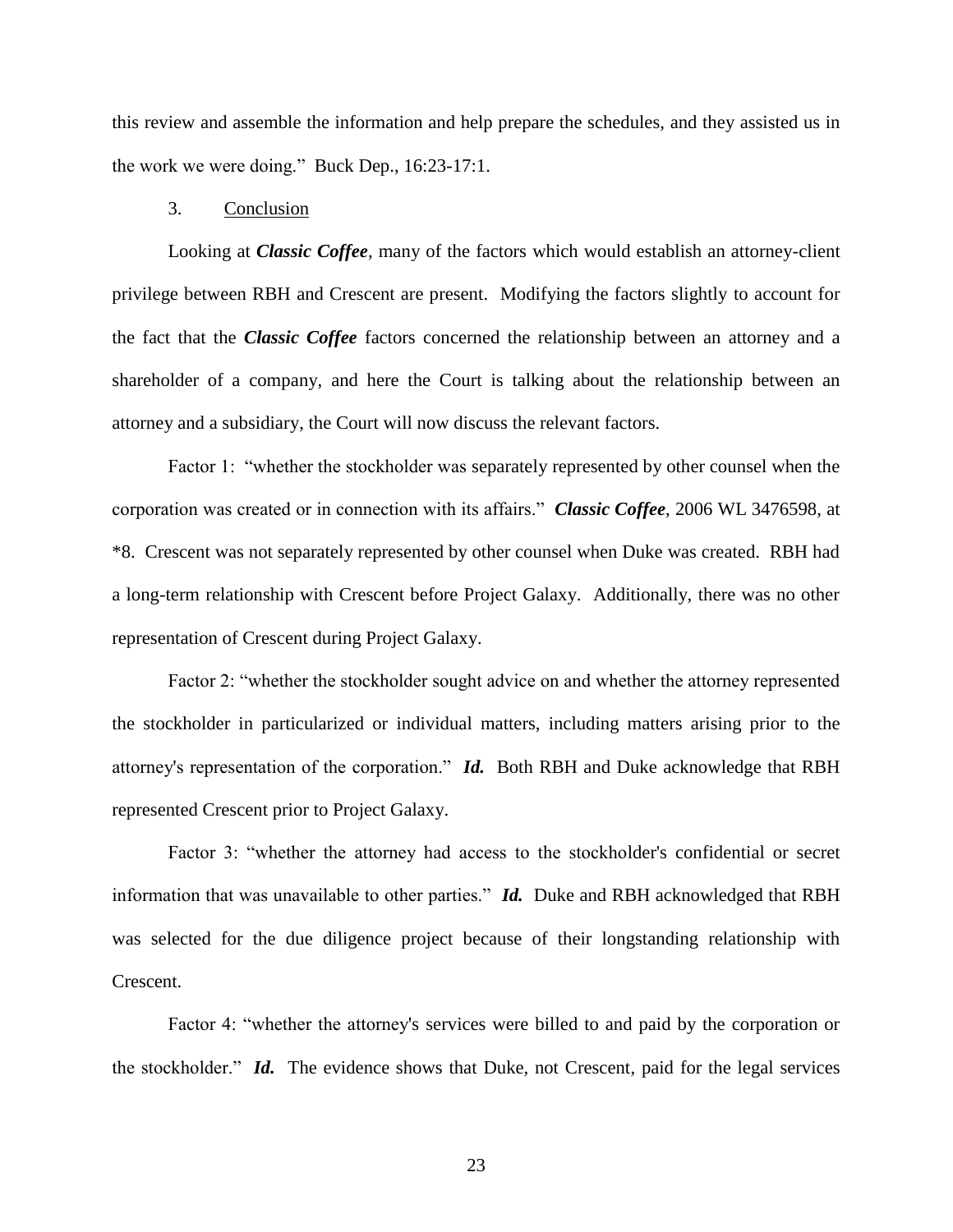provided in connection with Project Galaxy. However, that is not dispositive, as there can still be an implied attorney-client relationship independent of the payment of a fee. *See North Carolina State Bar*, 326 S.E.2d at 325.

Factor 6: "whether the stockholder could reasonably have believed that the attorney was acting as his individual attorney rather than as the corporation's attorney.‖ *Classic Coffee*, 2006 WL 3476598, at  $*8$ . This factor weighs heavily in the Trust's favor. RBH represented both Crescent and Duke prior to Project Galaxy. There was no end to the attorney-client relationship and RBH attorneys were going through Crescent files in performing the due diligence for Project Galaxy. It is reasonable that a current client would believe that an attorney was representing them if the attorney showed up to that current client's office and started going through files.

Factor 7: "whether the attorney affirmatively assumed a duty of representation to the stockholder by either express agreement or implication." **Id.** Again, this factor weighs in the Trust's favor. RBH acknowledges having represented Crescent prior to Project Galaxy, and therefore had assumed a duty of representation to Crescent.

Factor 8: "whether the matters on which the attorney gave advice are within his or her professional competence." *Id.* As Duke is arguing that they hired RBH for their professional competence, this factor is undisputed.

Factor 9: "whether the attorney entered into a fee arrangement." *Id.* As discussed above, RBH entered into a fee arrangement with Duke in the Engagement Letter. While the Engagement Letter was not specifically between RBH and Crescent, the Engagement Letter does state that the representation is to include subsidiaries. *See* Duke Engagement Letter.

Factor 10: "whether there was evidence of reliance by the stockholder on the attorney as his or her separate counsel or of the stockholder's expectation of personal representation."

24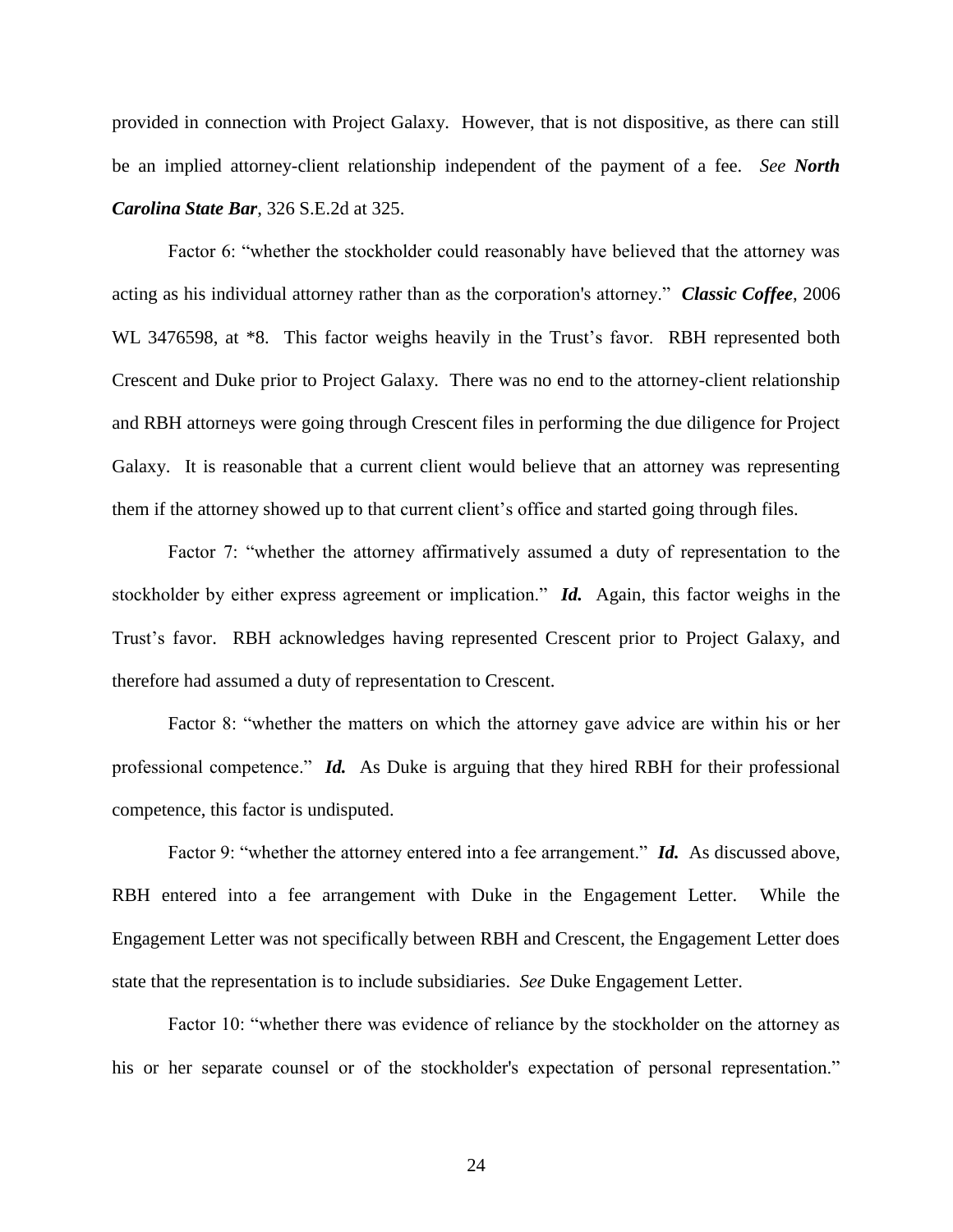*Classic Coffee*, 2006 WL 3476598, at \*8. Based on the evidence presented, as well as RBH and Crescent's prior relationship, this Court finds that Crescent had an expectation of personal representation by RBH.

Based upon the above discussion, this Court finds that an attorney-client relationship did exist between RBH and Crescent during Project Galaxy. This conclusion is strengthened by examining the North Carolina Professional Conduct Rules. While Duke put on evidence that RBH represented Duke during Project Galaxy, Duke did not put on any evidence that RBH's representation of Crescent ever terminated. Under North Carolina law, an attorney may withdraw from representing a client if:

(1) withdrawal can be accomplished without material adverse effect on the interests of the client;

(2) the client knowingly and freely assents to the termination of the representation;

(3) the client persists in a course of action involving the lawyer's services that the lawyer reasonably believes is criminal or fraudulent;

(4) the client insists upon taking action that the lawyer considers repugnant, imprudent, or contrary to the advice and judgment of the lawyer, or with which the lawyer has a fundamental disagreement;

(5) the client has used the lawyer's services to perpetrate a crime or fraud;

(6) the client fails substantially to fulfill an obligation to the lawyer regarding the lawyer's services and has been given reasonable warning that the lawyer will withdraw unless the obligation is fulfilled;

(7) the representation will result in an unreasonable financial burden on the lawyer or has been rendered unreasonably difficult by the client;

(8) the client insists upon presenting a claim or defense that is not warranted under existing law and cannot be supported by good-faith argument for an extension, modification, or reversal of existing law; or

(9) other good cause for withdrawal exists.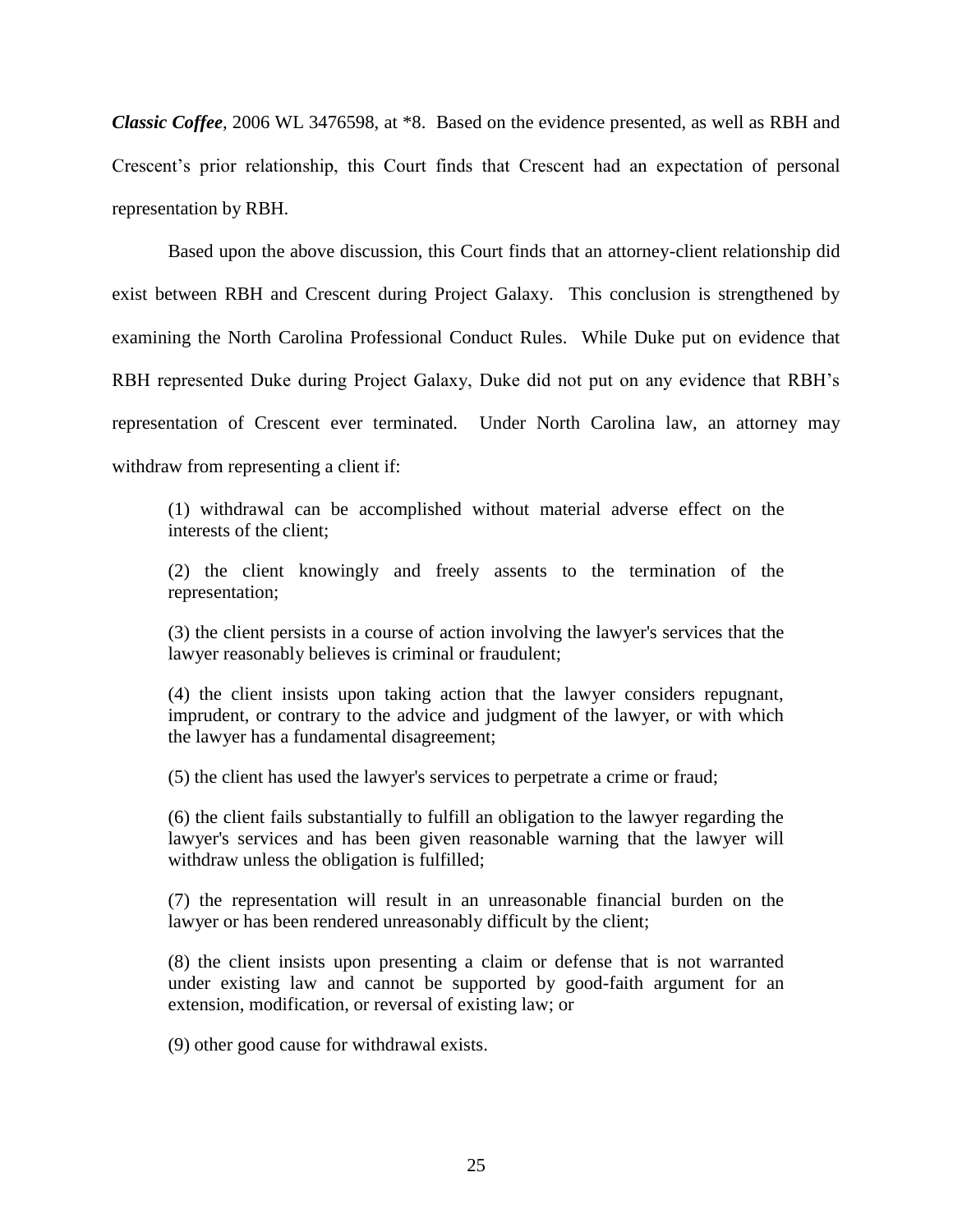27 N.C. ADMIN. CODE 2.1 (Prof. Cond. Rule 1.16(b)). Additionally, there are notice requirements of an attorney upon terminating representation:

Upon termination of representation, a lawyer must take steps to the extent reasonably practicable to protect a client's interests, such as giving reasonable notice to the client, allowing time for the employment of other counsel, surrendering papers and property to which the client is entitled, and refunding any advance payment of fee or expense that has not been earned or incurred. The lawyer may retain papers relating to the client to the extent permitted by other law.

#### 27 N.C. ADMIN. CODE 2.1 (Prof. Cond. Rule 1.16(d)).

Duke provided no evidence which would have given RBH cause to terminate their relationship with Crescent, nor did Duke provide any evidence that RBH gave notice to Crescent that RBH was terminating their relationship. Further, Duke acknowledges that RBH and Crescent continued to maintain an attorney-client relationship post Project Galaxy, which would negate any potential argument by Duke that RBH and Crescent's relationship may have terminated by implication.

The **Teleglobe** court stated that "[t]he keys to deciding the scope of a joint representation are the parties' intent and expectations, and so a district court should consider carefully (in addition to the content of the communications themselves) any testimony from the parties and their attorneys on those areas." *Teleglobe*, 493 F.3d at 363. The Trust did not provide any evidence to show any intent on behalf of Duke to establish a joint representation with respect to Project Galaxy. However, Duke presented the Engagement Letter. The Engagement Letter appears to be a global outside counsel service agreement, encompassing Duke and Duke's subsidiaries (including Crescent) as RBH's clients. Pursuant to the Engagement Letter, RBH had represented Crescent prior to Project Galaxy, and as discussed, there was no formal termination of RBH's services to Crescent. RBH then continued to interact with Crescent pursuant to Project Galaxy. 
"While written agreements limiting the scope of a joint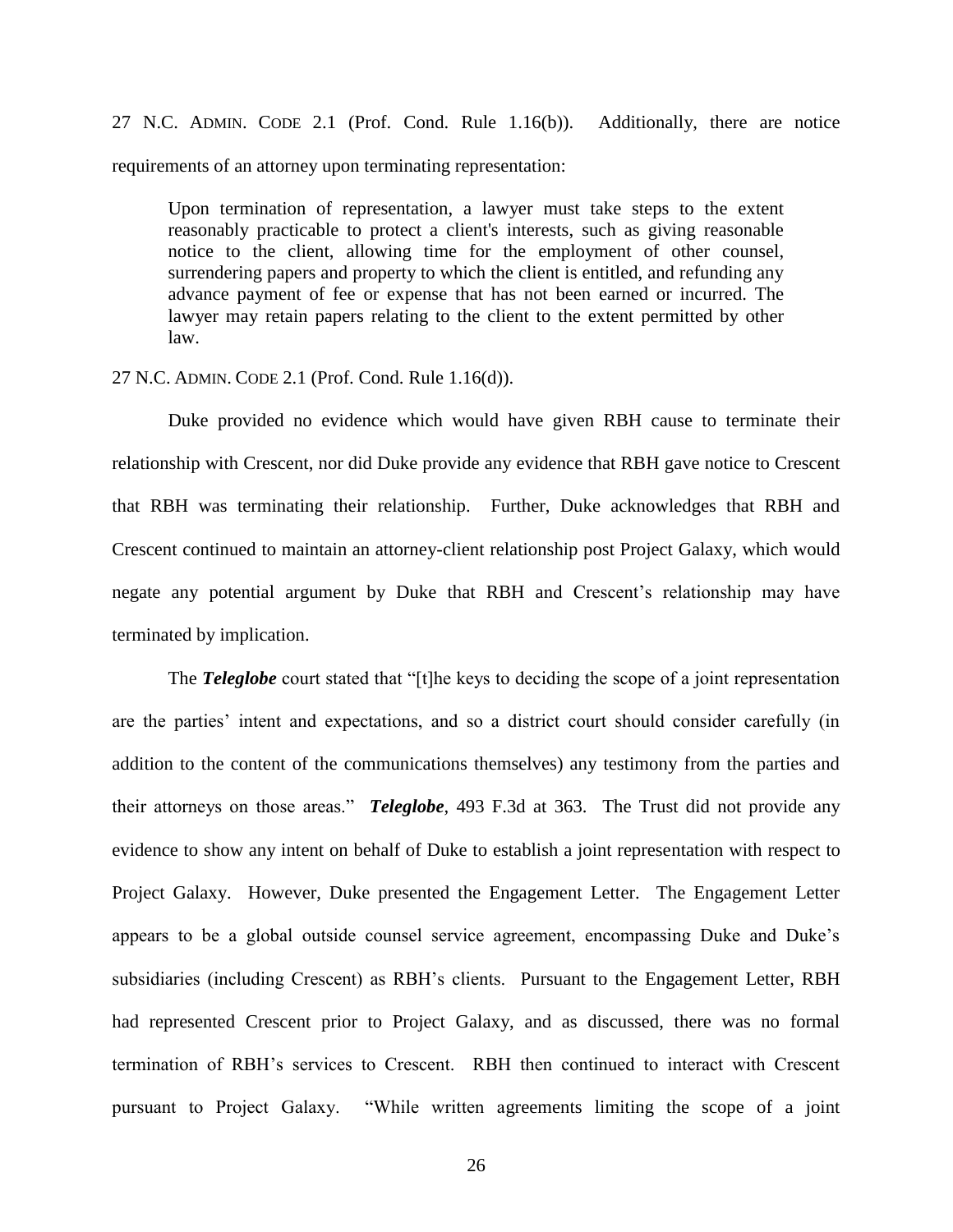representation might be preferable, nothing requires this so long as the parties understand the limitations." **Id.** The **Teleglobe** court warns against too readily finding a joint-client representation, quoting a Maryland District Court case:

What the Court takes exception to is the plaintiff's effort to argue, in effect, that a joint representation of Party A and Party B may somehow arise through the expectations of Party B alone, despite Party A's views to the contrary. This position is untenable, because it would allow the mistaken (albeit reasonable) belief that it was represented by an attorney to serve to infiltrate the protections and privileges afford to another client.

*Id.* (quoting *Neighborhood Dev. Collaborative v. Murphy*, 223 F.R.D. 436, 441-42 (D.Md.

2005) (internal punctuation omitted). Additionally, the Restatement, in discussing how the coclient relationship is determined by the extent of the legal matter of common interest, states that "a lawyer might also represent one co-client on other matters separate from the common one." RESTATMENT §75 cmt. c. This is what Duke is arguing—that although Duke and Crescent were co-clients with respect to other, pre-Project Galaxy matters, Duke and Crescent were not coclients with respect to Project Galaxy. However, the Trust presented evidence in the form of statements by RBH attorneys on RBH's website, as well as the Application to Employ RBH that states that RBH represented Crescent in connection with certain aspects of Project Galaxy. Duke's evidence shows that Duke controlled the attorneys during Project Galaxy, as well as that Duke entered into the Engagement Letter. *Teleglobe*, relied on by both parties, reads almost as an instructional manual to in-house counsel on how to avoid tangled joint-client issues. *Teleglobe* instructs that a court should consider the testimony from the parties and their attorneys on the areas of contention. 493 F.3d at 363. The testimony presented by Duke appears to show that, for Project Galaxy, both Duke and RBH intended Duke to be the sole client. *Teleglobe* cautions against finding too broad a scope of a joint representation. *Id.* However, the scope of the global representation was never defined in the Engagement Letter. RBH was hired by Duke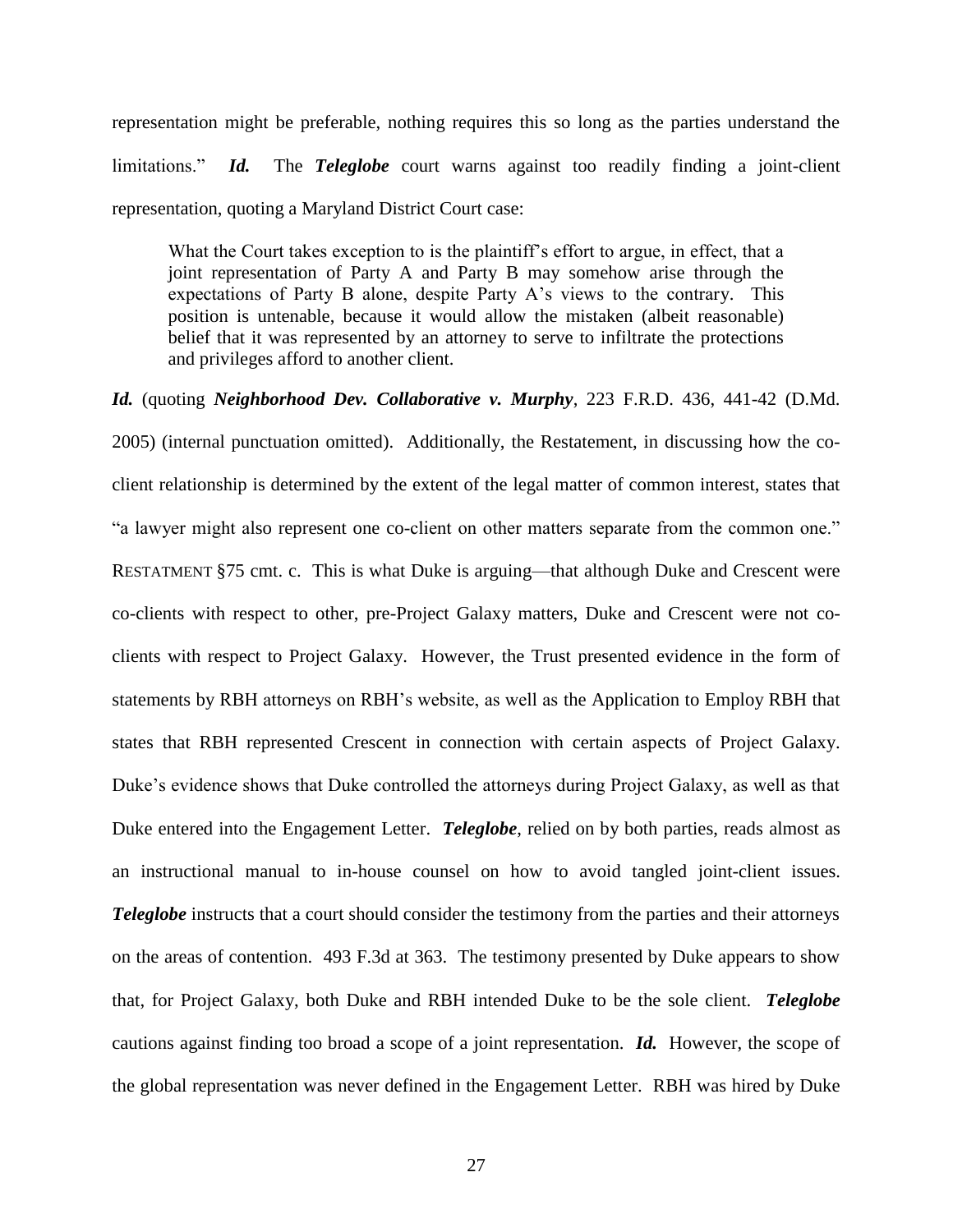and controlled by Duke. RBH and in-house counsel for Duke should have heeded the warnings in *Teleglobe* and taken greater care to have in place an information shielding agreement or ensured that Crescent was represented by outside counsel. *See Id.* at 373-374.

Based on the above discussion and evidence presented to the Court, the Court finds that the Trust has met its burden in establishing that Crescent was a co-client with respect to Project Galaxy for Section 542(a). In making this determination, the Court will not examine the evidence presented in this section in light of Section 542(e).

#### C. Pre-Transaction Files

### 1. Parties' Contentions

The Trust asserts that there are certain pre-Project Galaxy matters RBH worked on in which Crescent was the sole client. Duke asserts that for those matters, Duke and Crescent were co-clients. The specific files at issue are Files 2-218 and File 220 of the Spreadsheet (the "Pre-Transaction Files").

### 2. Summary of the Evidence and Arguments Presented

### a. The Trust

The Trust points to the Spreadsheet, which shows that Crescent is listed as the client for the Pre-Transaction Files. Mr. Sink testified that he considered Crescent a separate client beginning in 1996. Sink Dep., 6:4-8. File 2, the oldest of the Pre-Transaction Files, was opened in October of 1996. Since that time, RBH's bills for these matters were submitted to Crescent and Crescent paid the bills (*See* Trust Ex. 8).

The Trust argues that any interest Duke may have had in the Pre-Transaction Files was derivate, based on Duke's then 100% ownership interest in Crescent Resources. The Trust argues that by virtue of Project Galaxy, Duke conveyed 100% of its interest in Crescent

28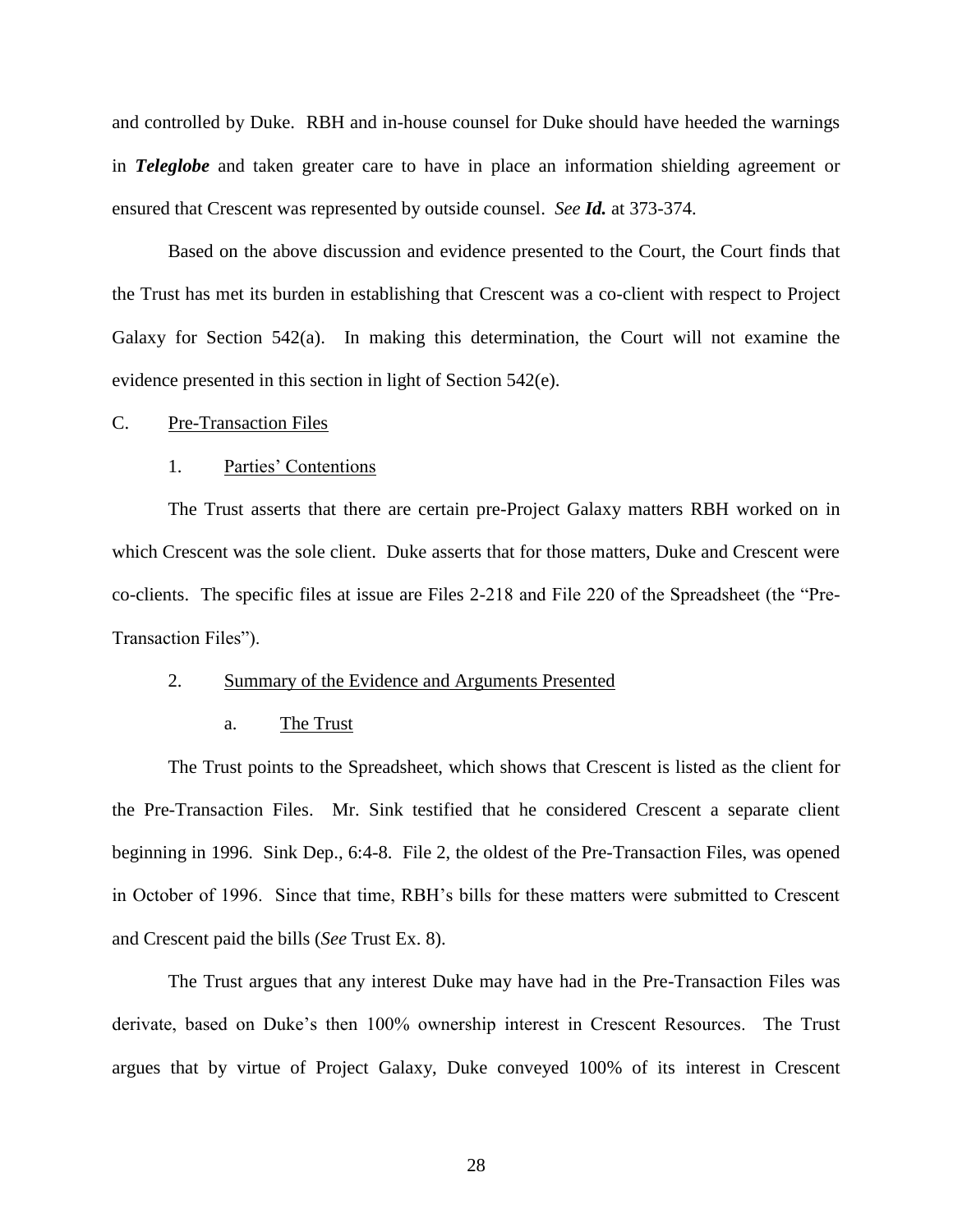Resources, LLC and transferred that interest to Crescent Holdings, LLC. In doing this, the Trust argues that Duke lost any interest it had to the Pre-Transaction Files by virtue of this transfer.

## b. Duke

Duke argues that when Duke first retained RBH, Crescent had not yet been formed and that prior to Project Galaxy, Duke retained RBH to represent Duke and report to Duke on matters related to Crescent. Mr. Torning testified that it was his "understanding and belief that Duke was in an attorney-client relationship with RBH for all matters impacting Crescent prior to the closing of the transaction." Torning Aff.,  $\P$  9. Mr. Torning went on to testify that Duke was the party that sought out and retained RBH and Duke had final authority to direct RBH's work on the Pre-Transaction Files. *Id.* Mr. Torning also testified that "Sink was instructed to report periodically to [Mr. Torning], as Duke's lead in-house lawyer responsible for Crescent, regarding all material matters that could impact Crescent or Duke, and [Mr. Torning] would provide instruction as to how RBH should proceed in its representation." *Id.* at  $\P$  6.

Mr. Buck, testifying on behalf of RBH, stated that with respect to the Pre-Transaction Files, Duke was RBH's client, RBH reported to Duke, RBH took direction from Duke, Duke sought legal advice from RBH, and RBH provided Duke legal advice. Buck Dep., 11:6-15. Mr. Sink testified that as a general matter, he regarded both Crescent and Duke as clients of RBH. Sink Dep., 7:11-14. He also stated that invoices were sent to and paid by Crescent. Sink Dep., 8:8-13. Mr. Sink testified that while he did not regularly report to Duke on Crescent matters, he did occasionally report to Duke on matters related to litigation, environmental matters, and obtaining approvals for projects. *Id.* at 8:14-18. Mr. Sink then stated that for those matters, he took direction from Duke and reported to Duke because "[RBH was] requested to do so and regarded [Duke] as [RBH's] client." *Id.* at 9:4-5.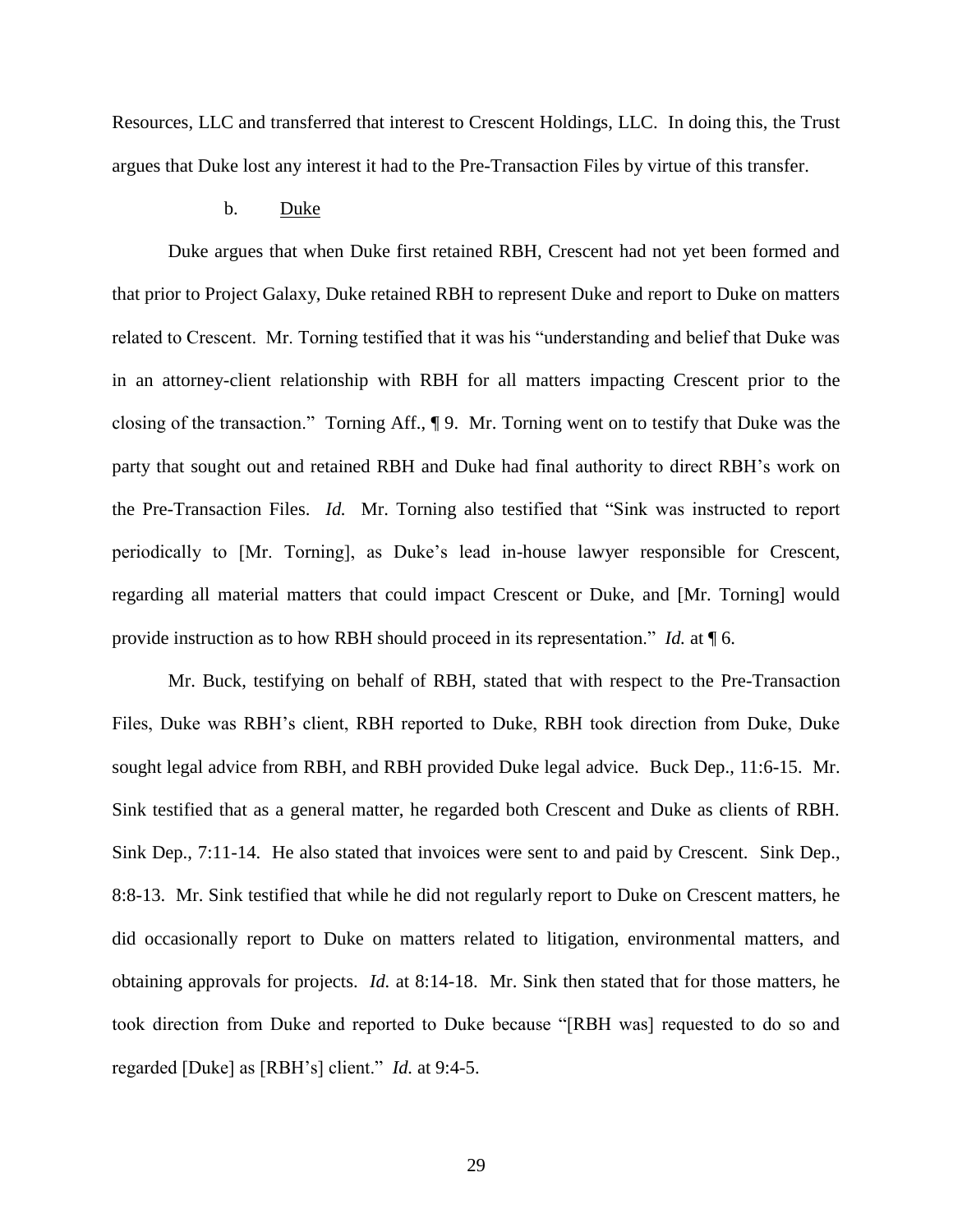# 3. Conclusion

It is well-settled that "the power to control the attorney-client privilege passes with the power to control the corporation." *In re Bounds*, 443 B.R. 729, 733 (Bankr. W.D.Tex. 2010) (citing *Weintraub*, 471 U.S. at 349). The Trust argues that in the 2006 Duke Transaction, 100% of the ownership and control of Crescent Resources passed from Duke to the new entity created as part of the transaction, Crescent Holdings. Due to this change in control of Crescent Resources, the Trust argues that the attorney-client privilege passed to Crescent's new management, which then passed to the Trust by operation of the confirmed Plan of Reorganization.

Duke argues that Duke had a personal privilege with RBH with respect to these files. The evidence Duke presented only leads to the conclusion that Duke was managing Crescent as the owner of Crescent prior to Project Galaxy. At trial, counsel for Duke made the comparison of Bill Gates selling shares of Microsoft. Duke argued that if Bill Gates hired an attorney to sell Microsoft stock, he would not convey any privilege he had with those shares. Duke argued that the sale of stock would not constitute a transfer and similarly, Duke's sale of Crescent does not constitute a transfer by which the attorney-client privilege would pass.

The Court will not reach the issue of whether Project Galaxy included an entire divestiture and change of control of Crescent. However, upon filing bankruptcy, control of the company changed from the former owners, including Duke, to the new bankruptcy estate. The privilege then passed to the Litigation Trust by operation of the plan of reorganization. Because the evidence does not show that Duke controlled RBH in any other function than managers of the corporation pre-petition, the Court finds that the Trust should be considered the sole client with respect to the Pre-Petition Files.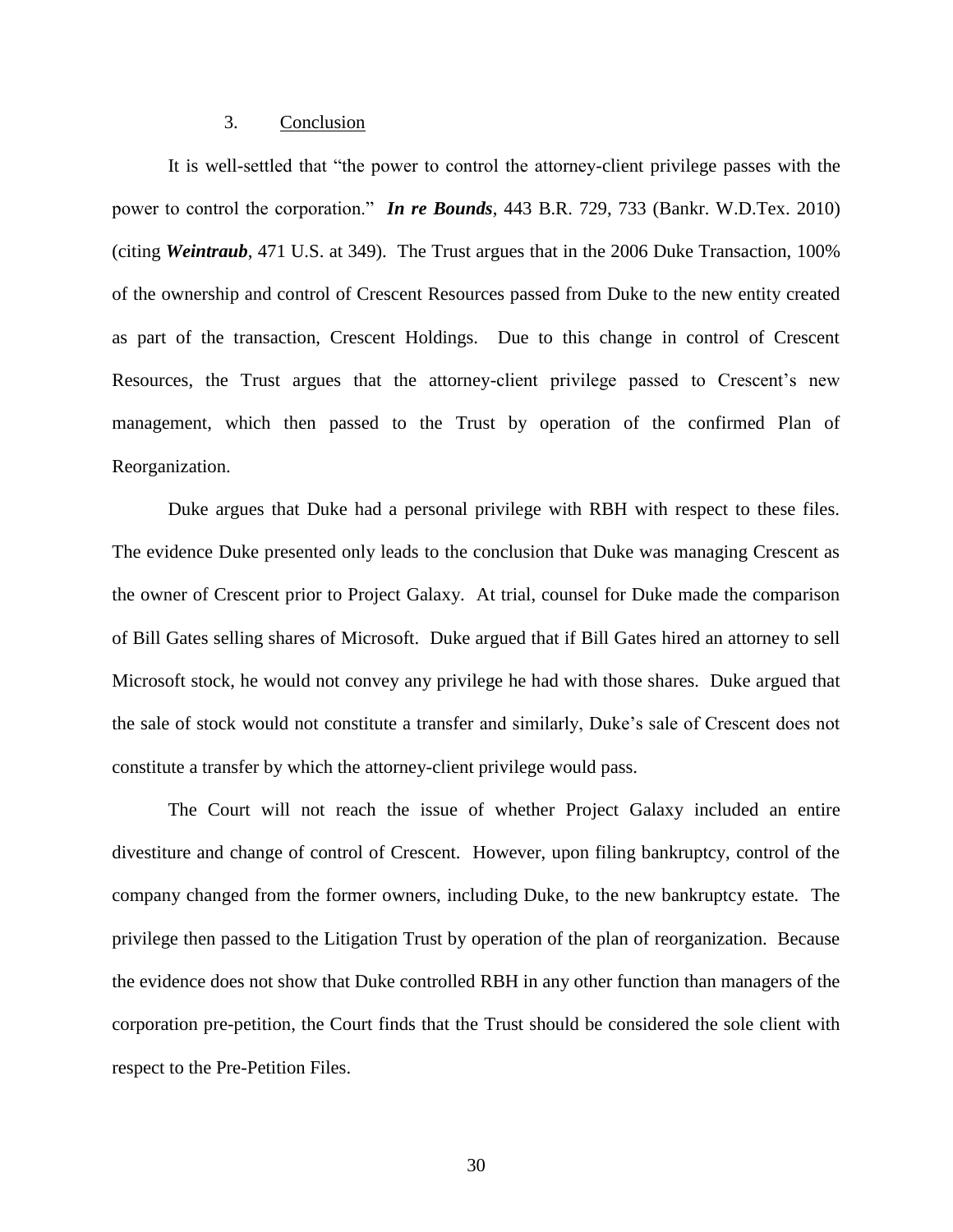# D. Post-Transaction Files

## 1. Parties' Contentions

The Trust asserts that there are certain post-Project Galaxy matters RBH worked on in which Crescent was the sole client. Duke asserts that for those matters, Duke and Crescent were co-clients. The specific files at issue are Files 224, 242, 285, and 308 of the Spreadsheet (the "Post-Transaction Files").

# 2. Summary of the Evidence and Arguments Presented

#### a. The Trust

The Trust argues that Duke never had any legal right to claim an interest in these files, documents, or privileges as they were all matters in which Crescent was the designated client, the work was done for Crescent Resources, and the work was billed to and paid for by Crescent Resources. The Trust also makes the same loss of control argument made with respect to the Pre-Transaction Files.

#### (1) Row 224

At trial, the Trust went through each of the four Post-Transaction Files. Row 224 is described on the RBH document opening the file as "Bank of America Credit Facility" (docket no. 1724, Ex. 2, p. 333). RBH listed "Crescent Resources, LLC" as the client and under the conflict check, the sheet states "I don't really think we need to do a conflict check – we've already been handling this matter for the last 4 months (Galaxy). I'd just use Bob's original matter description for the new matter number." *Id.* The Trust said that this matter concerned an amendment to the credit agreement negotiated with Bank of America. In an Opinion Letter issued by RBH on December 15, 2006, RBH stated that they "acted as counsel to certain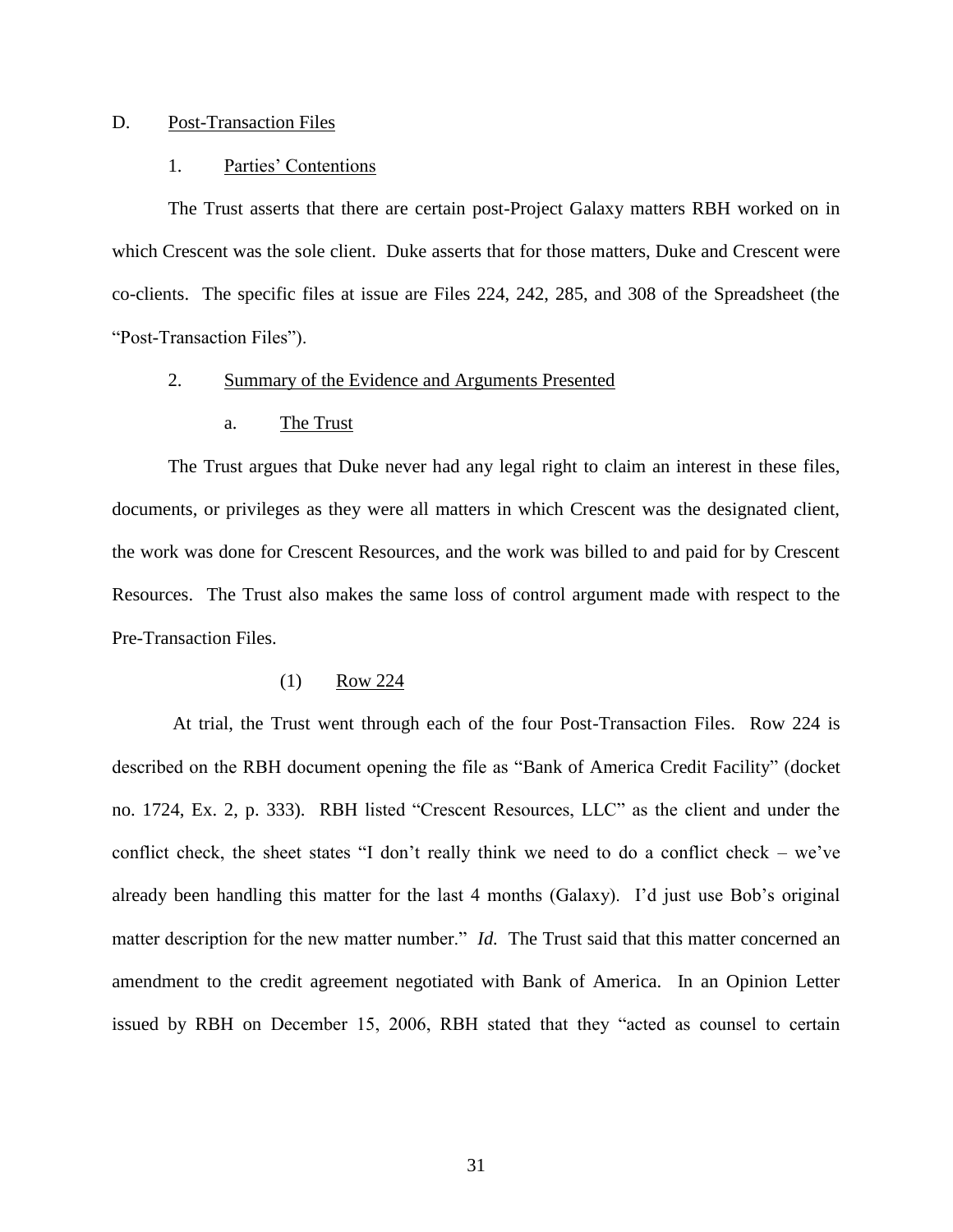subsidiaries and affiliates of Crescent Resources, LLC . . . in connection with the execution and delivery of the First Amendment referred to below" (Trust Ex. 40).

## (2) Row 242

Row 242 is called "LandMar Group, LLC" and described as "representing majority owner re various joint venture matters" on the RBH document opening the file (docket no. 1724, Ex. 2, p. 238). RBH listed "Crescent Resources, LLC" as the client and under the conflict check, the sheet states "Do not run conflict check. – [Robert Sink]." *Id.* The Trust stated that the subject matter of this representation was a negotiation that resulted in the purchase of Mr. Burr's 20% minority interest in LandMar, which was a subsidiary of Crescent at the time. Documents prepared on behalf of this matter list Crescent Resources, LLC as the client (Trust Ex. 55). Additionally, an invoice for a small amount of time in that file was submitted to this Court for approval (Trust Ex. 47).

## (3) Row 285

Row 285 is described on the RBH document opening the file as "Crescent Mortgage" Project" and described as "obtain legal descriptions and related information on all of client's real property" (docket no. 1724, Ex. 2, p. 332). RBH listed "Crescent Resources, LLC" as the client and under the conflict check, the sheet states "no conflict. – [Robert Sink]." *Id.* Counsel for the Trust summarized this matter as the amendment to the original credit facility that resulted in Crescent placing mortgages on all of its properties for the benefit of the Bank of America consortium of lenders.

### (4) Row 308

Row 308 is described on the RBH document opening the file as "Restructure (2008)" and described as "Restructuring" (docket no. 1724, Ex. 2, p. 304). RBH listed "Crescent Resources,

32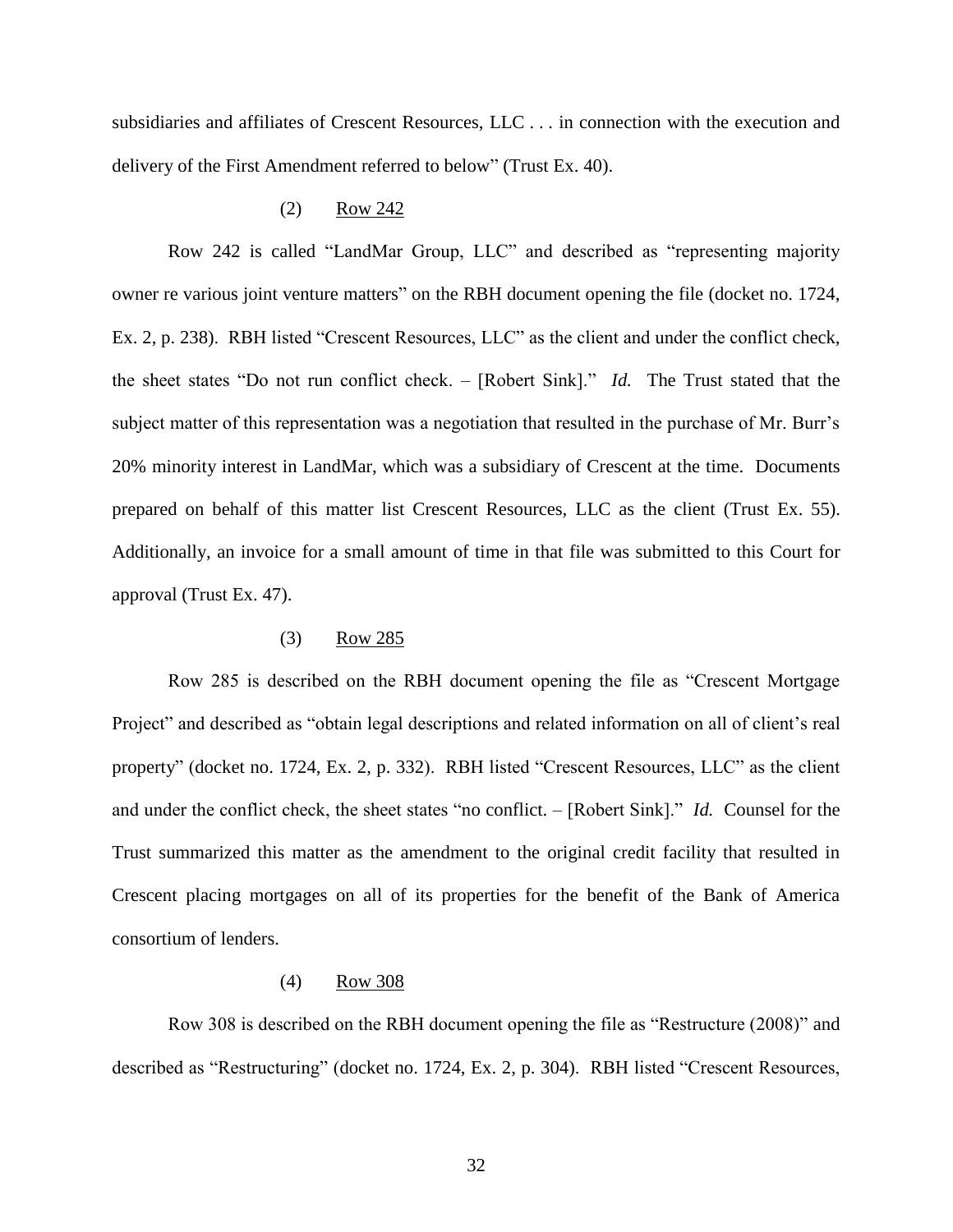LLC" as the client, the client contact as Mr. Lambert, and under conflict check, the sheet states "N/A per [Robert Sink]." *Id.* The Trust described the subject matter of this file as "pre-petition" planning or maybe planning in hopes of avoiding the filing of bankruptcy."

The Trust produced a Common Interest Agreement made between Morgan Stanley and its counsel, Duke and its counsel, and Crescent and its counsel (docket no. 1724, Ex. 3). Weil, Gotshal & Manges, LLP and RBH are listed as outside counsel for Crescent and Skadden is listed as counsel for Duke. *Id.* Additionally, RBH submitted a fee application to this Court for over \$230,000 in fees on this matter.

## b. Duke

### (1) Rows 224 & 285

Duke argues that RBH continued to represent Duke after Project Galaxy on these matters arising out of Project Galaxy. Duke presented the affidavit of Mr. Sink, who testified that it was his understanding that "[Rows 224 and 285] was just a continuation and part of the Project Galaxy and was retained through Peter Buck." Sink Dep., 17:8-15. However, Mr. Sink also testified that he "performed a very limited amount of work on the credit agreement [Row 224] and slightly more work on the mortgage project [Row 285]." *Id.* at 17:18-22. Mr. Sink testified that he considered Duke to be his client, but that was based on the understanding he had through Mr. Buck. *Id.* at 18:6-14. Mr. Sink stated that he did not report to Duke, he did not take direction from Duke, Duke did not seek his legal advice, nor did he provide legal advice to Duke on these two subjects. *Id.* at 18:15-25. 6

# Mr. Torning testified that

 $\overline{a}$ 

―RBH was also retained to assist Duke in connection with the credit facilities undertaken as part of the transaction, which representation continued after the

 $6$  Mr. Sink also testified that he did not report to, or take direction from, Crescent on these matters. Sink Dep., 19:1-7.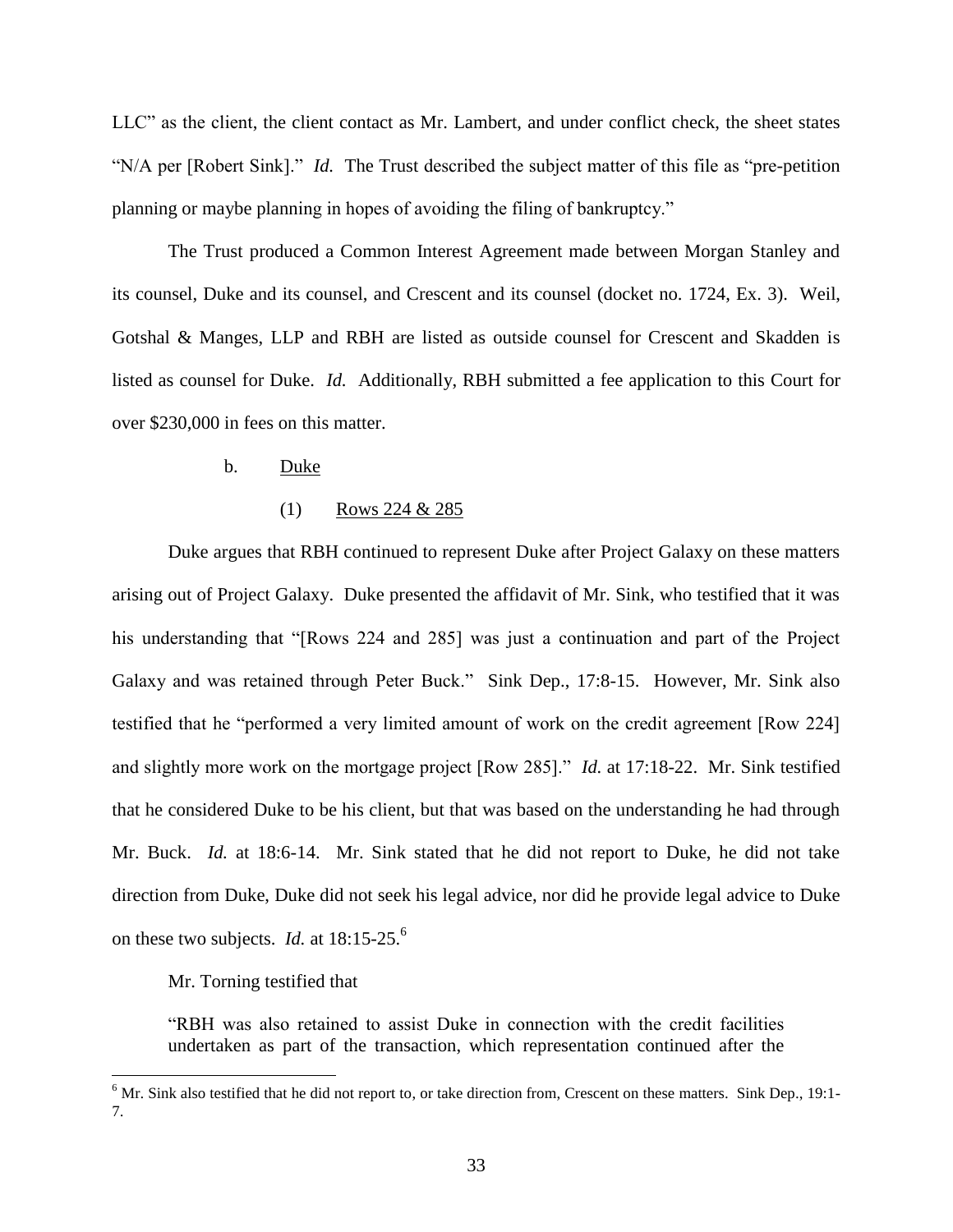closing of the Project Galaxy transaction in September 2006. Stephen Willen at RBH had primary responsibility for providing legal support and advice to Duke's treasury department in connection with the initial execution and subsequent modifications of the credit agreement.

Torning Aff. ¶ 20.

Mr. Willen testified that he worked on the credit agreement, the extensions and modifications from the Project Galaxy transaction. Willen Dep., 14:2-4. Mr. Willen stated that he understood Duke Energy to be his client because "Charlie Wilson called me, gave me direction, and I reported to him regarding these matters." *Id.* at 14:11-14. Mr. Willen testified that he took direction from Duke, that Duke sought his legal advice, and that he provided legal advice to Duke. *Id.* at 14:21-15:9. He went on to testify that he did not report to Crescent and that he did not take direction from Crescent. *Id.* at 15:10-15.

Mr. Buck testified similarly, although he acknowledged that he did not do any work on Matter 285 and only did very limited work on Matter 224. *See* Buck Dep., 17:2-20:17. Mr. Sink also testified similarly, that Duke was the client for Rows 224 and 285, but also that he only did limited work on those matters. *See* Sink Dep., 17:8-18:10. Mr. Sink testified that he did not report to Duke, he did not receive direction from Duke, Duke did not seek his legal advice, and he did not provide legal advice to Duke. *Id.* at 18:15-25.

### (2) Rows 242 and 308

Mr. Buck testified that his understanding for Row 242 was that Duke and Crescent were co-clients and for Row 282, Duke was RBH's client. Buck Dep, 9:16-21. Mr. Buck testified that he reported to Duke and took direction from Duke. *Id.* at 10:16-11:8. He also testified that during this time frame, his understanding was that Duke was a 49% owner of Crescent. *Id.* at 10:8-11.

34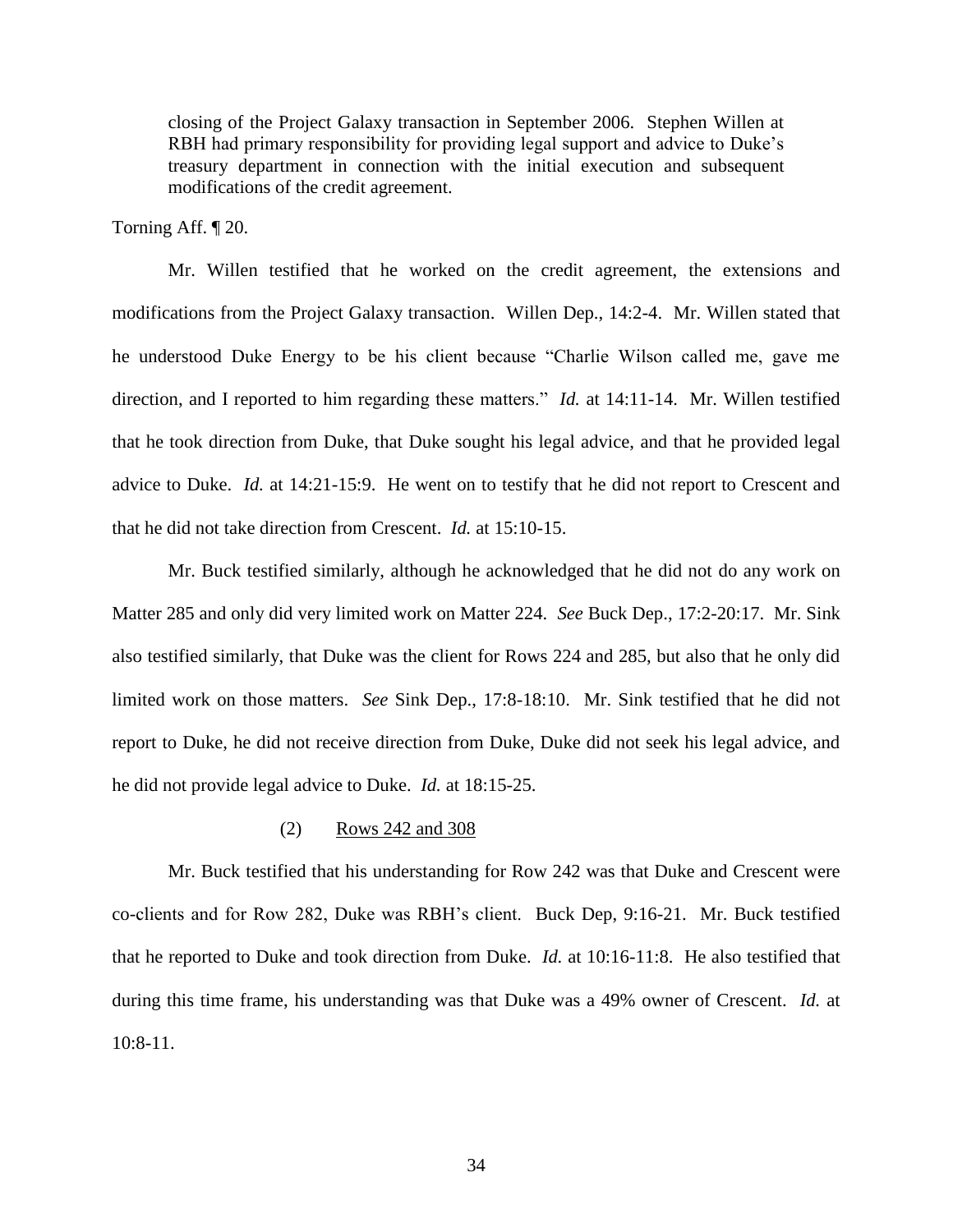# 3. Conclusion

The subject matter of the four files at issue are the Bank of America Credit Facility (Row 224), the LandMar Group (Row 242), the Crescent Mortgage Property (Row 285), and Restructure (Row 308). The Court adopts the same reasoning as for the Pre-Transaction Files. The evidence presented by Duke does not establish a separate relationship between Duke and RBH that survived the change in control as a result of the bankruptcy, and thus, the Court finds that Crescent, and therefore the Trust, is the sole client with respect to the Post-Transaction Files.

### D. The Joint Client Privilege

 $\overline{a}$ 

#### 1. As to Litigation Between Duke and the Trust

The Trust cites to Comment 30 to Rule 1.7 of the North Carolina Rules of Professional Conduct, which states:

A particularly important factor in determining the appropriateness of common representation is the effect on client-lawyer confidentiality and the attorney-client privilege. With regard to the attorney-client privilege, the prevailing rule is that, as between commonly represented clients, the privilege does not attach. Hence, it must be assumed that if litigation eventuates between the clients, the privilege will not protect any such communications, and the clients should be so advised.

Additionally, under North Carolina law, "where two or more persons employ the same attorney

to act for them in some business transaction, their communications to him are not ordinarily

privileged *inter sese*.‖ *Dobias v. White*, 83 S.E.2d 785, 788 (N.C. 1954).

The Court agrees with this reasoning and finds that Duke cannot invoke an attorneyclient privilege to stop the Trust from using the joint-client files in adversary proceedings between Duke and the Trust.<sup>7</sup>

<sup>7</sup> The Court has also dealt with this issue previously in the Chapter 7 context. *See In re Bounds*, 443 B.R. 729 (Bankr. W.D.Tex. 2010).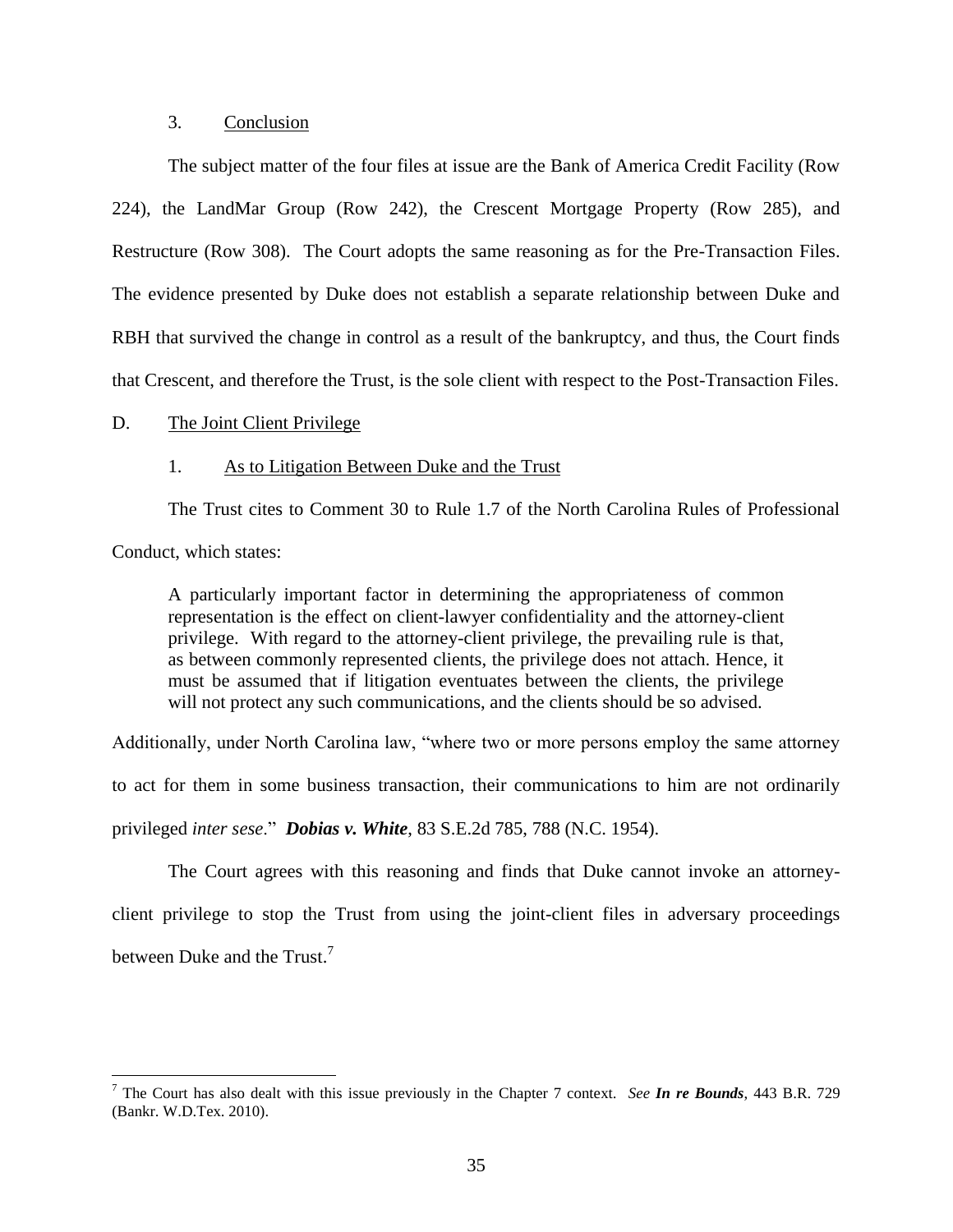# 2. As to Litigation Between the Trust and Third Parties

The Trust argues that any party to a joint-client privilege can waive the privilege as to third parties. The Trust cites to a case from the Southern District of New York for the proposition that any party to a joint-client privilege may waive the privilege as to third parties. *Polycast*, 125 F.R.D. 47. The Trust quotes the passage

Because there are ample grounds for a finding that the privilege is held jointly by Polycast and Uniroyal, and because Polycast acquired control over Plastics' privilege rights when it purchased the company, Polycast and Plastics' new management may now waive the privilege at their discretion.

*Id.* at 51. However, this case involved litigation between Polycast (the purchaser of a subsidiary company, Plastics) and Uniroyal (the parent company). *Id.* at 48. Polycast was suing Uniroyal, claiming that Uniroyal misrepresented the conditions of Plastics' business. *Id.* Uniroyal asserted an attorney-client privilege as to jointly controlled files. *Id.* Therefore, this case is more along the lines of litigation between two joint clients and is not dispositive in the situation between a joint client and third parties.

The Trust also cites to *Medcom*, which states

Although both Medcom, Inc. [the former subsidiary] and Baxter [the former parent] are entitled to assert the attorney-client privilege with respect to communications made on their behalf, either may waive it. A client may waive a privilege by voluntary disclosure to a third party; the disclosure breaches the confidentiality of the attorney-client relationship and, therefore, waives the privilege.

689 F.Supp. at 844. The Third Circuit recognized that much of this case seems to disagree with the Restatement (Third) of the Law Governing Lawyers, and chose not to follow this case. *Teleglobe*, 493 F.3d at 380.

This Court is more inclined to agree with the reasoning of *Teleglobe*, the Restatement, and a treatise by Epstein. *Teleglobe* follows the Restatement in saying that "waiving the jointclient privilege requires the consent of all joint clients." 493 F.3d at 363 (citing the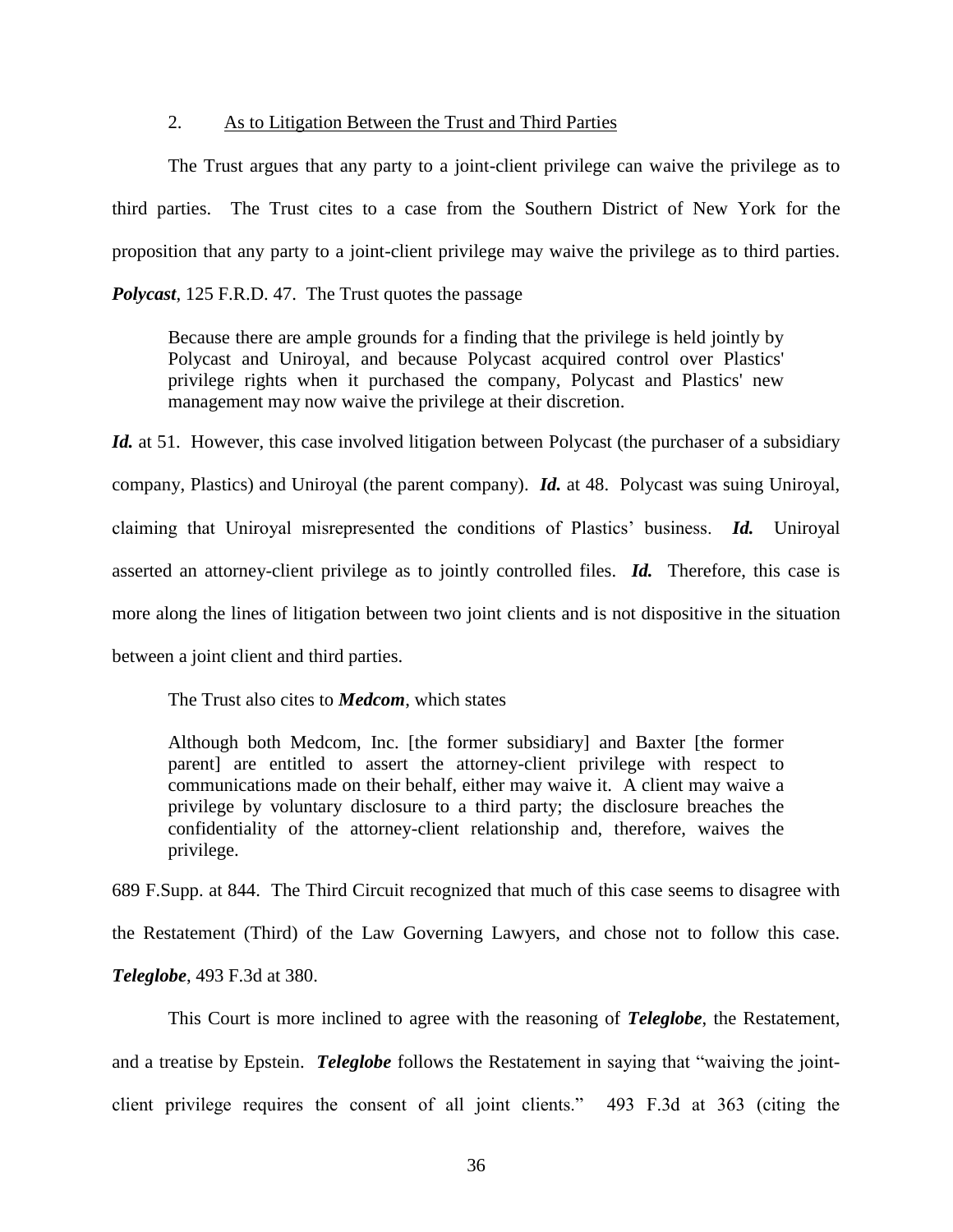RESTATEMENT § 75). The *Teleglobe* court went on to state that "[o]ne co-client does not have authority to waive the privilege with respect to another co-client's communications to their common lawyer. **Id.** at 379.<sup>8</sup>

A treatise by Edna Selan Epstein, discussing the waiver of common-interest privileges, states

After a falling-out between parties who made confidential communications in their common interest, the privilege continues to apply against third parties not privy to the privilege. That is, neither party may unilaterally waive the joint privilege.

EDNA SELAN EPSTEIN, THE ATTORNEY-CLIENT PRIVILEGE AND THE WORK-PRODUCT DOCTRINE 145 (3rd ed. 1997).

In response, the Trust raises the adverse interest exception and comment e to the Restatement. Specifically, the Restatement states that "[d]isclosure of a co-client communication in the course of subsequent adverse proceeding between co-clients operates as waiver by subsequent disclosure under  $\S$  79 with respect to third persons." RESTATEMENT  $\S$  75 cmt. e. Section 79 of the Restatement says "The attorney-client privilege is waived if the client, the client's lawyer, or another authorized agent of the client voluntarily discloses the communication in a non-privileged communication." RESTATEMENT § 79. The Trust's reading of the Restatement would make any co-client privilege superfluous. The Restatement says coclient communication is not privileged as between the co-clients. The Trust's reading of the Restatement appears to state that if co-client communication is then used in an adversary between the former co-clients, it would then waive the privilege as to third parties. This would

 $\overline{a}$ 

<sup>&</sup>lt;sup>8</sup> However, the *Teleglobe* court also states that "each co-client may waive the privilege with respect to that coclient's own communications with the lawyer, so long as the communication relates only to the communicating and waiving client." 493 F.3d at 379. If, in the future, Crescent seeks to use a jointly privileged document in this manner, future evidentiary hearings may be necessary, or the document may first have to be submitted for *in camera* inspection.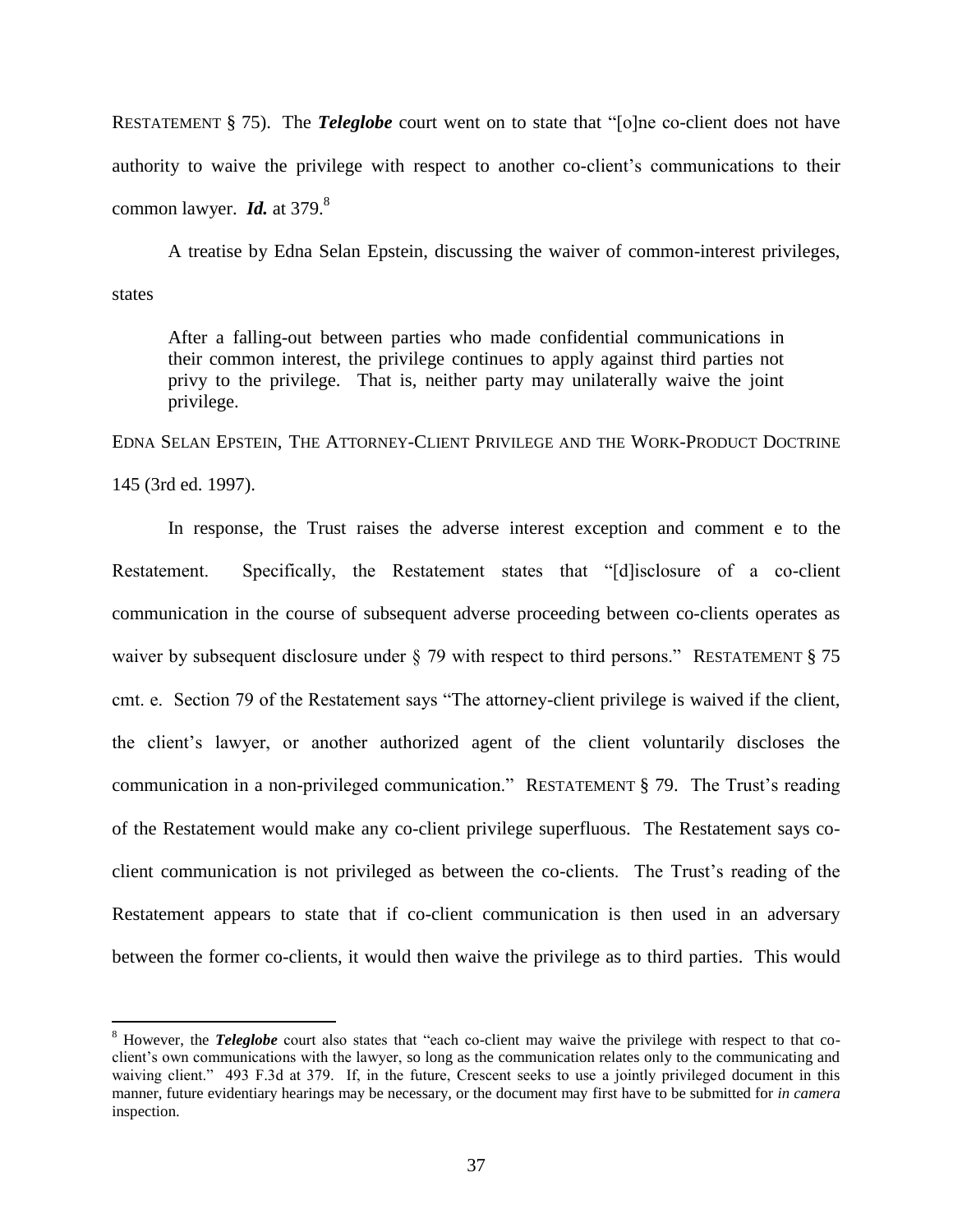effectively make the privilege superfluous. Protections can be placed on any future hearings between Duke and the Trust, and any co-client privileged information can remain privileged as to third parties even if used in a future adversary proceeding between Duke and the Trust.

The Court therefore finds that the Trust may not unilaterally waive the joint-client privilege and use jointly privileged information in proceedings involving third parties, absent a waiver from Duke.

#### **CONCLUSION**

Having gone through the facts of the case and considered the evidence submitted by the parties, this Court finds that (1) the Trust has met its burden of showing it is a joint client with respect to the 2006 Duke Transaction matter; (2) the Trust has met its burden of showing it is entitled to both the pre- and post-transaction files, while Duke has not met its burden in showing it was a joint client with respect to those files; and (3) the Trust may not use the jointlyprivileged files in matters with third parties but can use the files in matters between Duke and the Trust. For these reasons, Duke is allowed only to assert a privilege for matters relating to Project Galaxy, and only for the limited purpose of preventing the Trust from using those files in adversary proceedings between the Trust and a third party.

Having made these findings the Court can now make a ruling on the Motion to Compel Turnover of Client Files (docket no. 1257).

IT IS THEREFORE ORDERED that the Trust's Motion to Compel Turnover of Client Files (docket no. 1257) is GRANTED.

IT IS FURTHER ORDERED that Robinson, Bradshaw & Hinson, P.A. shall turn over to Dan Bensimon, Trustee for the Crescent Resources Litigation Trust, all files and records relating to RBH's representations of Crescent Resources, in whatever form they are held, including

38